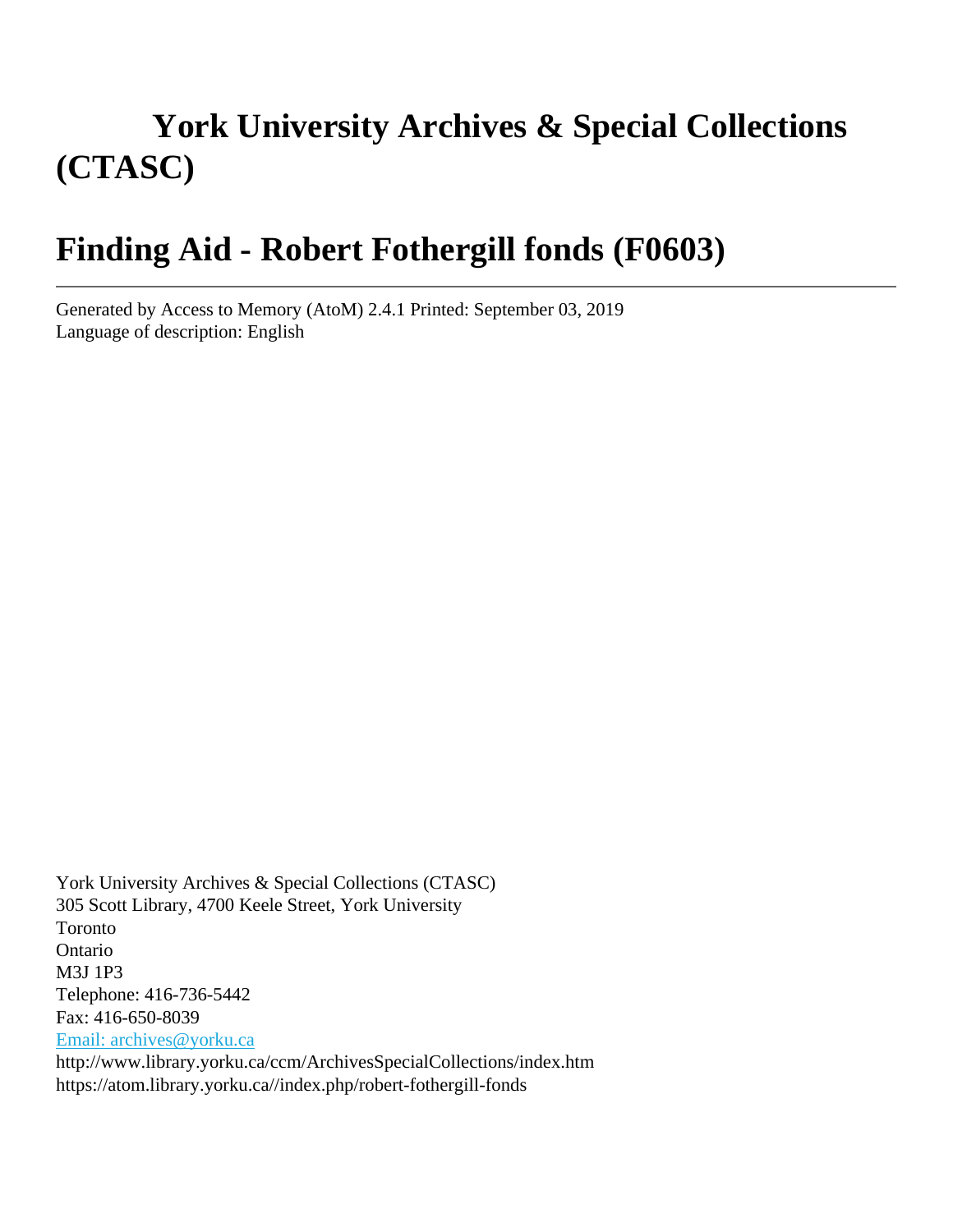## **Table of contents**

| 2011-024/002(05), Detaining Mr. Trotsky: movie treatment and correspondence with Doug Williams    |  |  |
|---------------------------------------------------------------------------------------------------|--|--|
|                                                                                                   |  |  |
|                                                                                                   |  |  |
|                                                                                                   |  |  |
| 2011-024/002(08), Detaining Mr. Trotsky: first working rehearsal copy (Sept. 1987)  13            |  |  |
| 2011-024/002(09), Detaining Mr. Trotsky : research notes, a lot of original ms. notes (1984-1987, |  |  |
|                                                                                                   |  |  |
|                                                                                                   |  |  |
|                                                                                                   |  |  |
|                                                                                                   |  |  |
|                                                                                                   |  |  |
|                                                                                                   |  |  |
|                                                                                                   |  |  |
|                                                                                                   |  |  |
|                                                                                                   |  |  |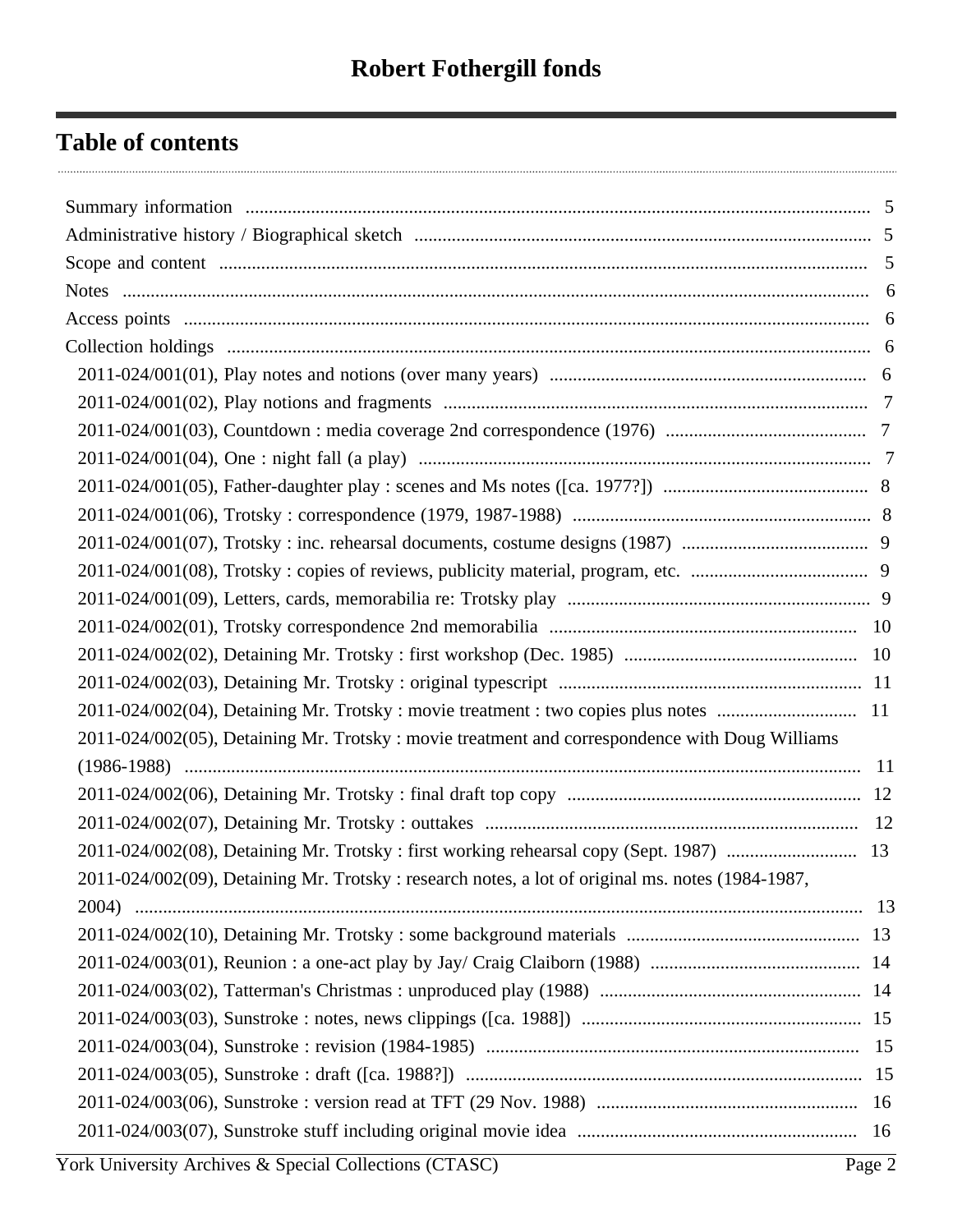# **Robert Fothergill fonds**

| 2011-024/003(09), Copies of Rebel out of China / James G. Indicott; Five stars over China : the story of our |    |
|--------------------------------------------------------------------------------------------------------------|----|
|                                                                                                              |    |
|                                                                                                              |    |
| 2011-024/004(02), Notes, correspondence, research materials re. Endicott play ([ca. 1990?])  18              |    |
|                                                                                                              |    |
| 2011-024/004(04), Missionary against orthodoxy (trans. for Chinese version) : film script draft by Zhang     |    |
|                                                                                                              |    |
| 2011-024/004(05), Rebel out of China : screen treatment drafts of screen treatment of "Dragonfly" puls       |    |
|                                                                                                              | 19 |
| 2011-024/004(06), The dragonfly: draft film script Robert Fothergill, Zhang Ruzheng, Wei Jiehua,             |    |
|                                                                                                              | 20 |
| 2011-024/004(07), Dragonfly: draft film script by Robert Fothergill and Stephen Endicott (27 June            |    |
|                                                                                                              |    |
|                                                                                                              | 21 |
|                                                                                                              |    |
|                                                                                                              |    |
|                                                                                                              |    |
|                                                                                                              |    |
|                                                                                                              |    |
| 2011-024/004(13), Creatively treating actuality: a conversation with Robert Fothergill / Kym Bird and Ed     |    |
|                                                                                                              |    |
|                                                                                                              |    |
|                                                                                                              |    |
|                                                                                                              |    |
|                                                                                                              |    |
|                                                                                                              |    |
|                                                                                                              |    |
| 2011-024/005(06), Joy to the world: first half unfinished (another Christmas play) ([Nov. 1994?])  26        |    |
|                                                                                                              |    |
|                                                                                                              |    |
|                                                                                                              |    |
|                                                                                                              |    |
|                                                                                                              |    |
|                                                                                                              |    |
|                                                                                                              |    |
|                                                                                                              |    |
|                                                                                                              | 29 |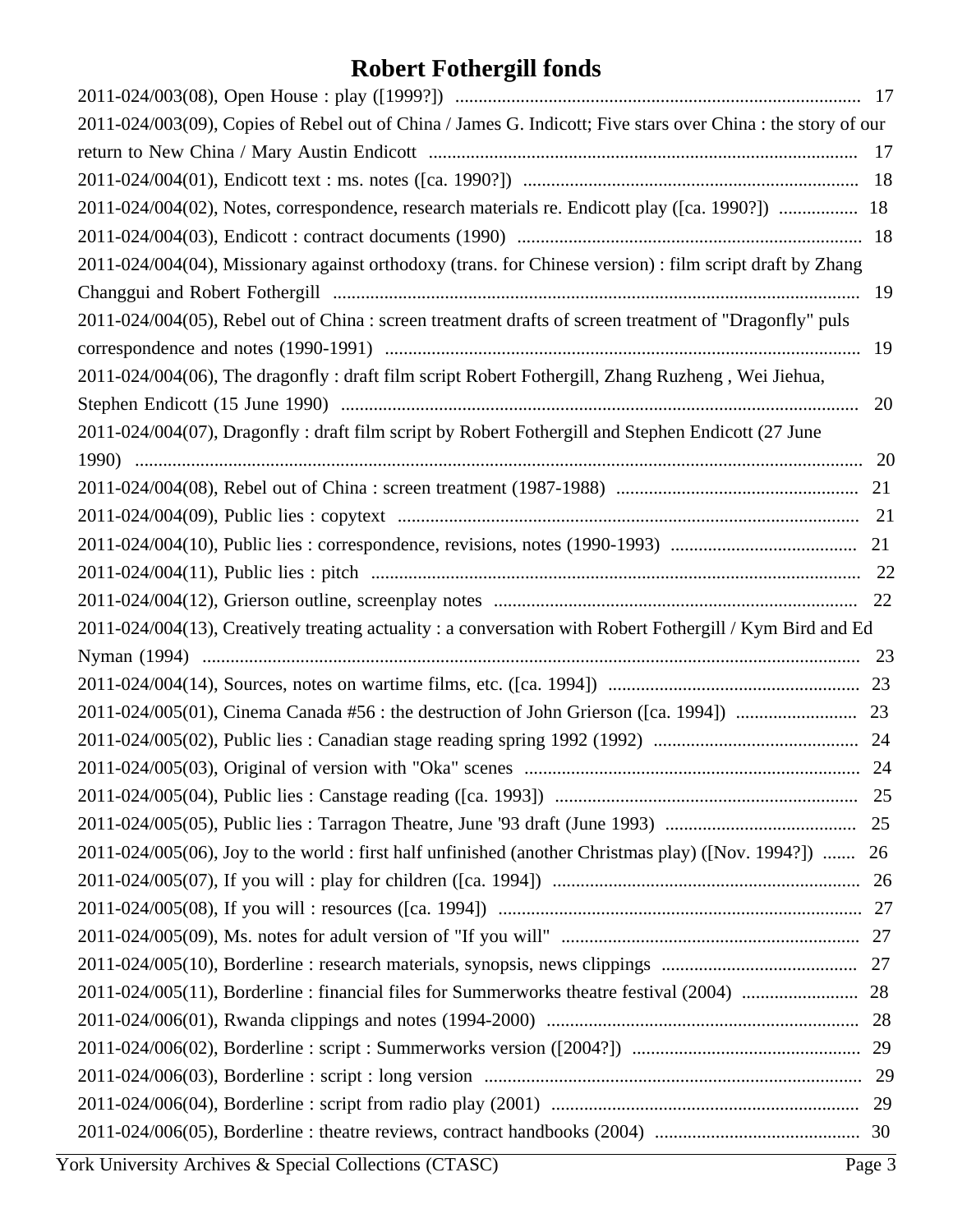## **Robert Fothergill fonds**

| 2011-024/006(12), Dershowitz protocol : correspondence and programme (2006-2007)  33                |    |
|-----------------------------------------------------------------------------------------------------|----|
| 2011-024/006(13), The Dershowitz Protocol: promotional material and news clippings (2003)  33       |    |
| 2011-024/006(14), The Dershowitz Protocol: stage managers prompt book, financial records, script    |    |
|                                                                                                     | 33 |
| 2011-024/006(15), The Dershowitz protocol: correspondence, feedback, promotional material           |    |
|                                                                                                     | 34 |
| 2011-024/007(01), Dershowitz protocol: promotional materials, reviews, news clippings (2003)  34    |    |
|                                                                                                     |    |
|                                                                                                     |    |
|                                                                                                     |    |
| 2011-024/007(05), Disciples : summerworks production : scripts, casting, correspondence (2007)  36  |    |
|                                                                                                     |    |
| 2011-024/008(01), Public lies : scripts, research materials re: John Grierson, National Film Board, |    |
|                                                                                                     | 37 |
|                                                                                                     |    |
|                                                                                                     |    |
|                                                                                                     |    |
|                                                                                                     |    |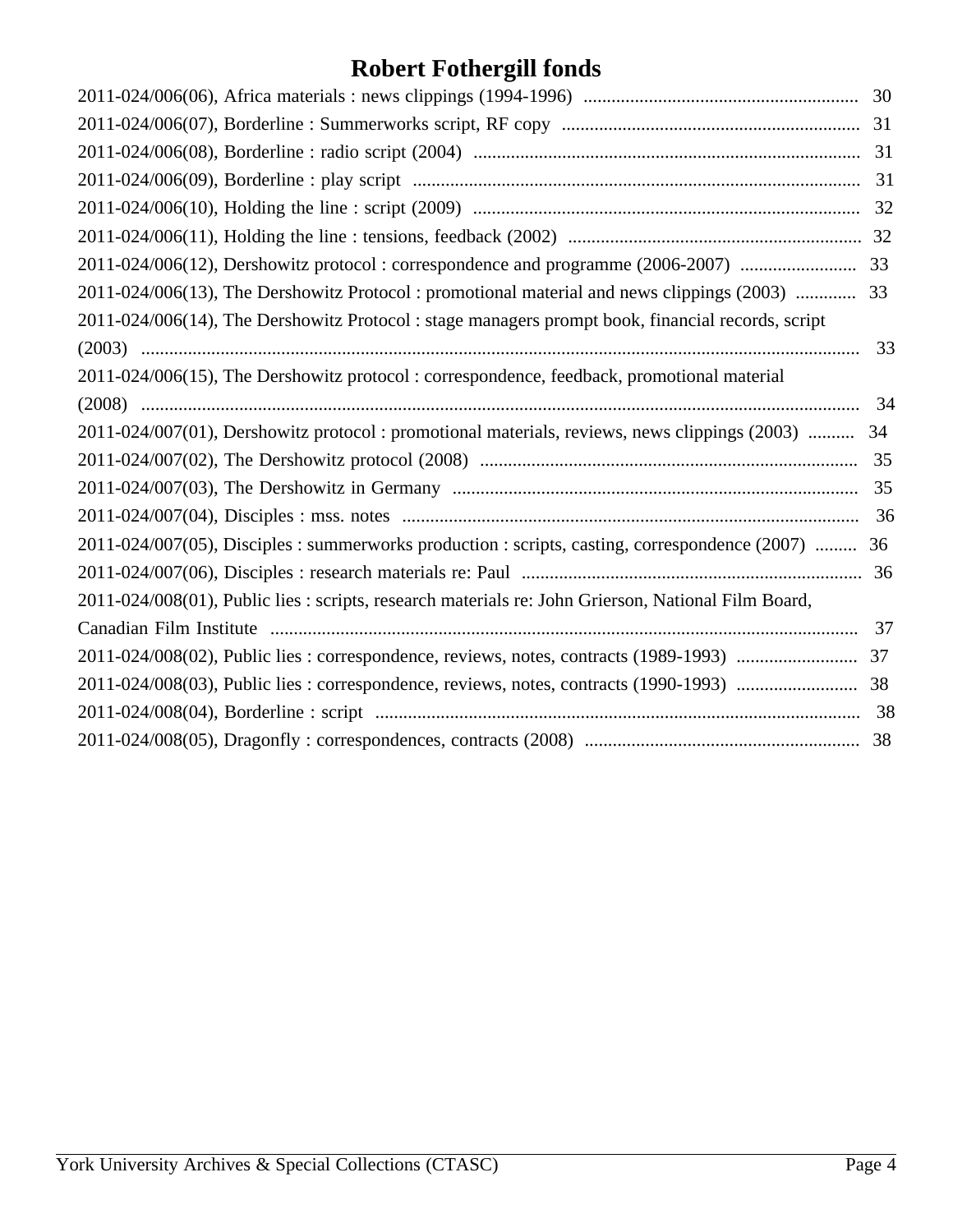| <b>Repository:</b>           | York University Archives & Special Collections (CTASC) |
|------------------------------|--------------------------------------------------------|
| <b>Title:</b>                | Robert Fothergill fonds                                |
| ID:                          | F0603                                                  |
| Date:                        | 1970-2009 (date of creation)                           |
| <b>Physical description:</b> | 0.96 m of textual records<br>28 photographs            |

## <span id="page-4-0"></span>**Summary information**

## <span id="page-4-1"></span>**Administrative history / Biographical sketch**

#### **Note**

Professor Fothergill is a playwright, critic and theatre historian. His drama "Detaining Mr. Trotsky", about the internment of Leon Trotsky in a prison camp in Nova Scotia in April 1917 (Canadian Stage Company, Toronto, 1987), won a Chalmers Award and several Dora nominations. "Public Lies" (Tarragon Theatre, Toronto, 1993), also nominated for a Chalmers Award, addresses issues of truth, propaganda and media manipulation by dramatizing episodes in the Canadian career of John Grierson, documentary film pioneer and founder of the NFB. "Borderline", set in a refugee camp on the border of Rwanda and Tanzania, won second prize in the 1999 Herman Voaden Canadian Playwriting contest and was professionally workshopped under the direction of Bill Glassco. It was mounted at Toronto's SummerWorks theatre festival in 2004. Rob Fothergill's most recent play is "The Dershowitz Protocol", an examination of the ethics of torture in the context of the current 'war against terror'. "The Dershowitz Protocol" was presented at the SummerWorks festival in 2003 and received its U.S. premiere at the Downstairs Cabaret Theatre in Rochester, New York, in June 2006. Other writings include "Private Chronicles" (Oxford 1974), a critical study of English diaries, and a chapter on Radio and TV Drama in Volume 4 of the "Literary History of Canada" (University of Toronto Press, 1990). Teaching dramatic literature and criticism, Professor Fothergill was a long-time member of the English Department at York University's Atkinson College before joining the Department of Theatre in the Faculty of Fine Arts 1994. He served as Chair of the Theatre Department from 1994 to 1999.

## <span id="page-4-2"></span>**Scope and content**

Fonds consists of textual records created or accumulated by Robert Fothergill, including manuscripts, drafts and promotional material relating to his work as a theatre professor and playwright.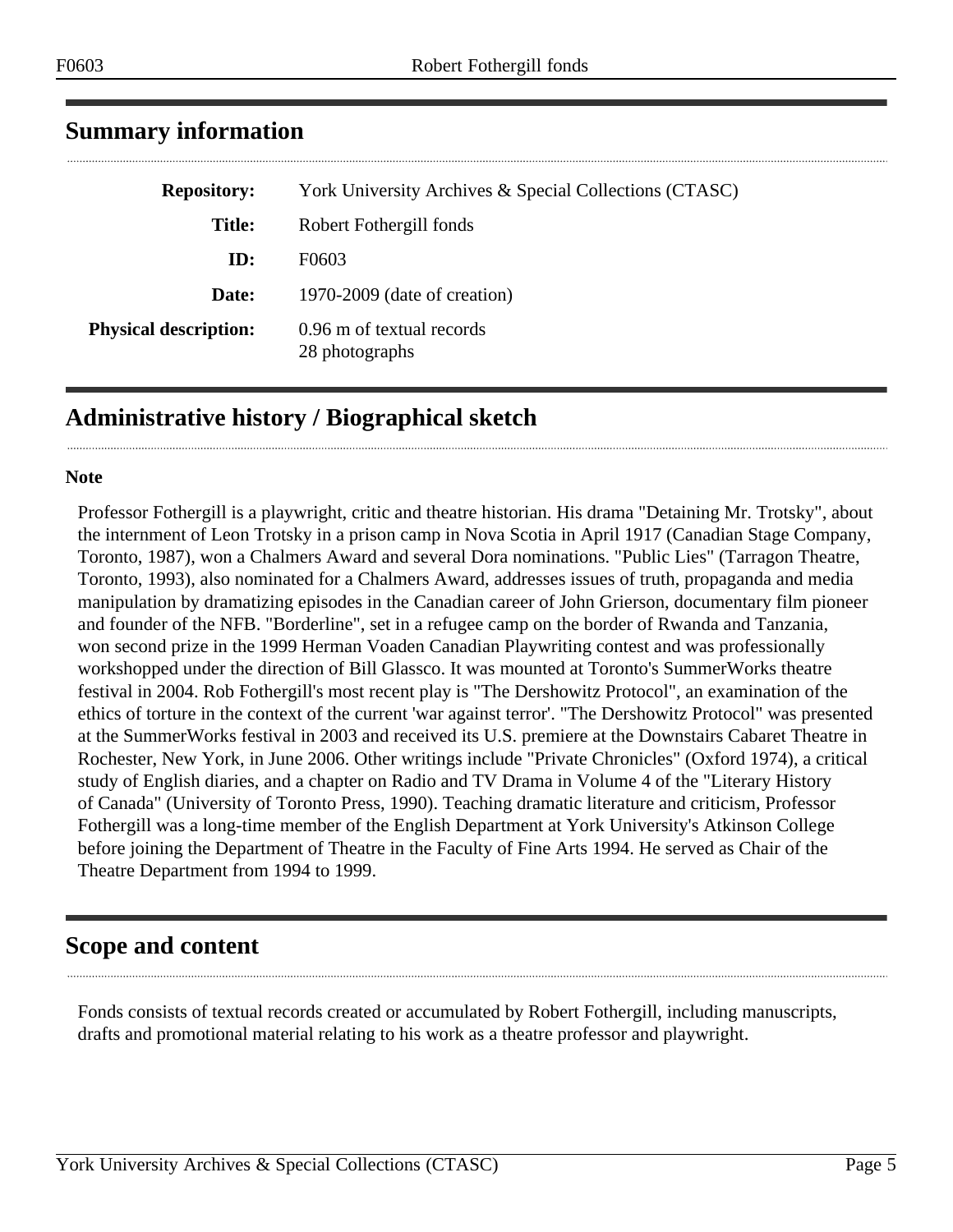## <span id="page-5-0"></span>**Notes**

### **Title notes**

## **Restrictions on access**

No restrictions on access.

#### **Accruals**

Fonds consists of accession 2011-024. Further accruals may be expected.

### **Other notes**

- **Publication status**: Published
- **Level of detail**: Full
- **Status description:** Final

## <span id="page-5-1"></span>**Access points**

- Textual record (documentary form)
- Graphic material (documentary form)

## <span id="page-5-2"></span>**Collection holdings**

## <span id="page-5-3"></span>**File: 2011-024/001(01) - Play notes and notions (over many years)**

Title: Play notes and notions (over many years)

ID: 2011-024/001(01)

Physical description: 1 folder of textual records

Language of the material:

English

Publication status:

Published

Access points: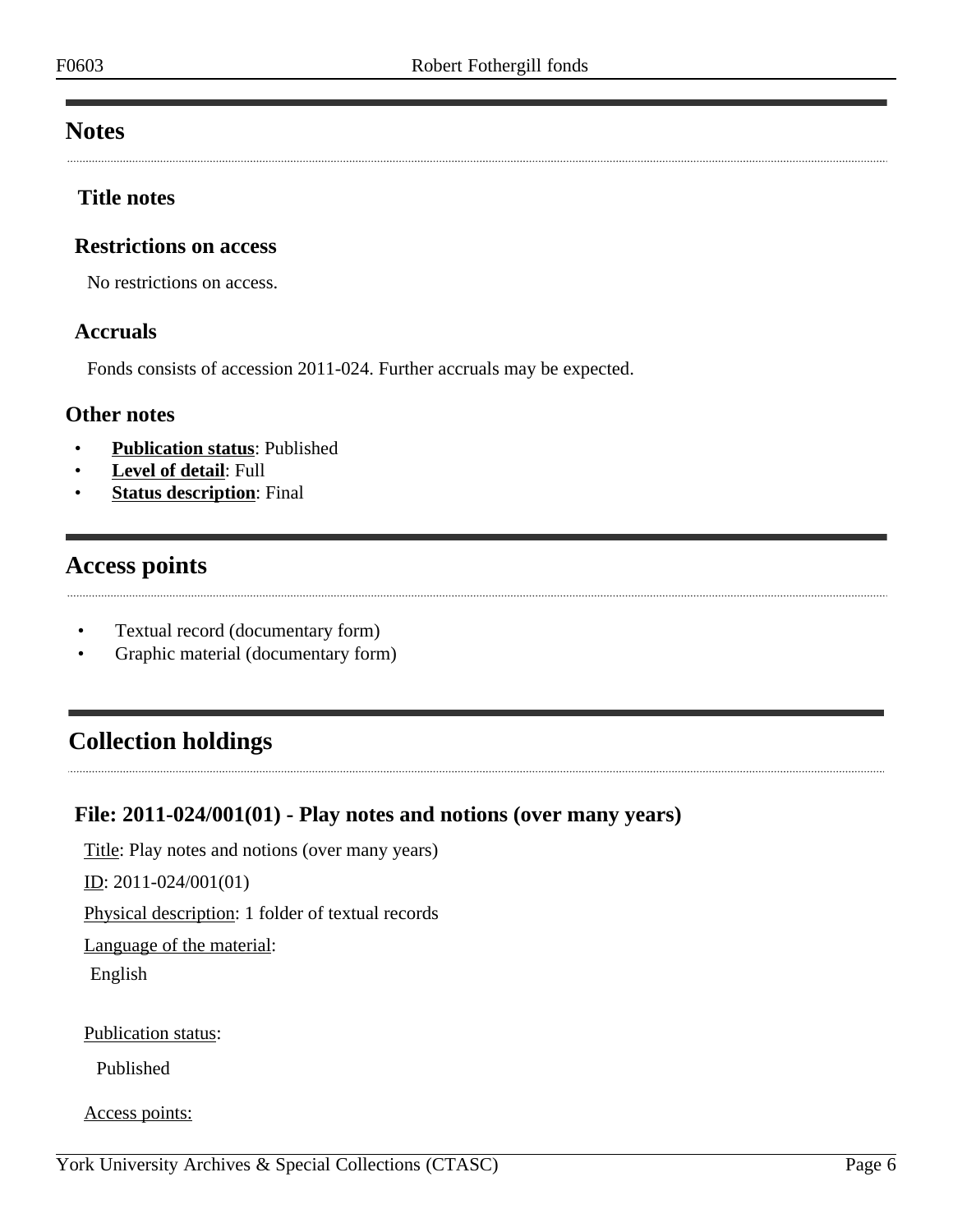• Textual record (documentary form)

## <span id="page-6-0"></span>**File: 2011-024/001(02) - Play notions and fragments**

Title: Play notions and fragments ID: 2011-024/001(02) Physical description: 1 folder of textual records Language of the material:

English

Publication status:

Published

Access points:

• Textual record (documentary form)

## <span id="page-6-1"></span>**File: 2011-024/001(03) - Countdown : media coverage 2nd correspondence**

Title: Countdown : media coverage 2nd correspondence

ID: 2011-024/001(03)

Date: 1976 (date of creation)

Physical description: 1 folder of textual records 21 photographs : b&w and col. ; 12.5 x 17.5 cm or smaller

Language of the material:

English

Publication status:

Published

Access points:

- Textual record (documentary form)
- Graphic material (documentary form)

## <span id="page-6-2"></span>**File: 2011-024/001(04) - One : night fall (a play)**

Title: One : night fall (a play) ID: 2011-024/001(04)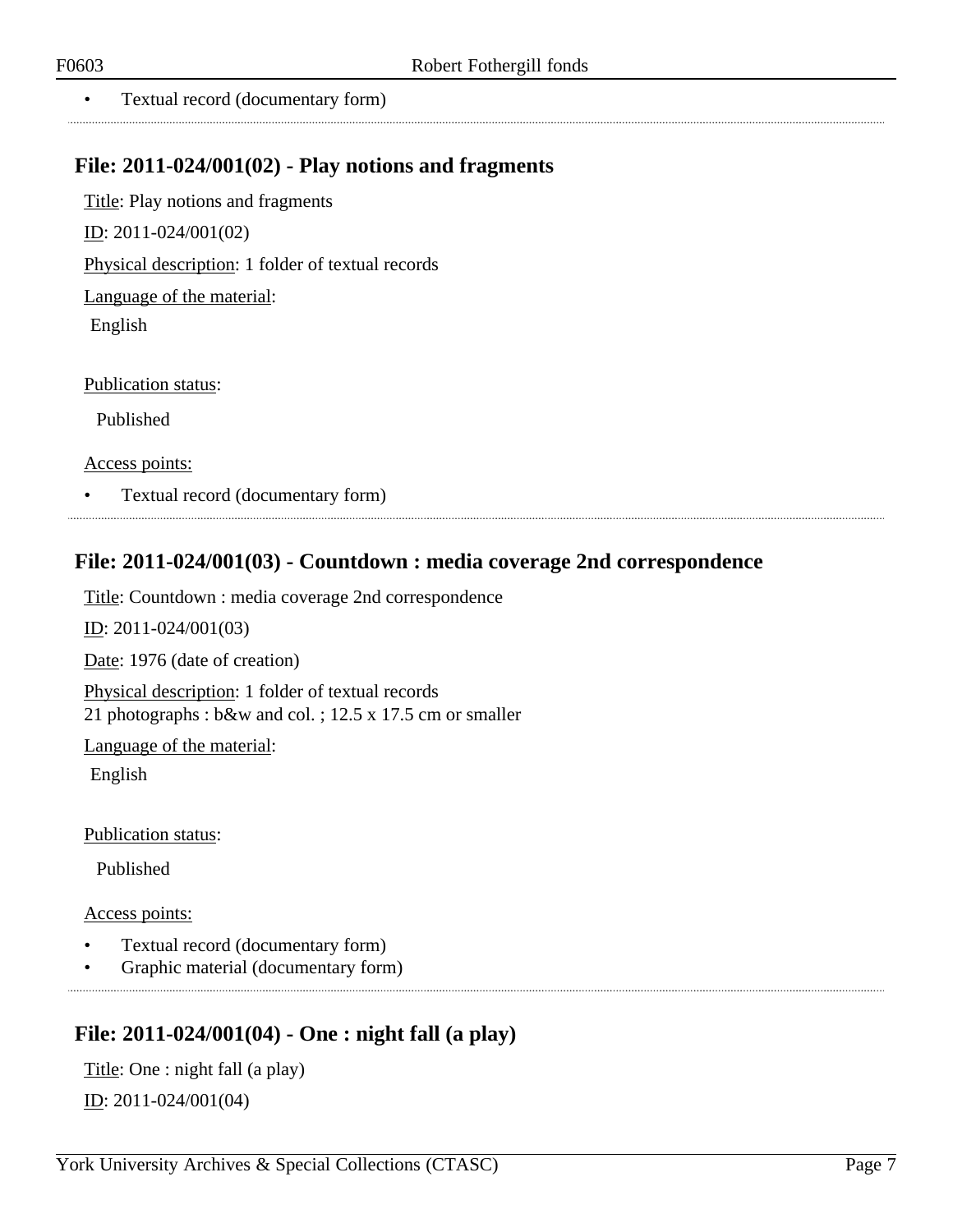Physical description: 1 folder of textual records

Language of the material:

English

Publication status:

Published

#### Access points:

• Textual record (documentary form)

## <span id="page-7-0"></span>**File: 2011-024/001(05) - Father-daughter play : scenes and Ms notes**

Title: Father-daughter play : scenes and Ms notes ID: 2011-024/001(05) Date: [ca. 1977?] (date of creation) Physical description: 1 folder of textual records Language of the material: English

Publication status:

Published

#### Access points:

• Textual record (documentary form)

## <span id="page-7-1"></span>**File: 2011-024/001(06) - Trotsky : correspondence**

Title: Trotsky : correspondence ID: 2011-024/001(06) Date: 1979, 1987-1988 (date of creation) Physical description: 1 folder of textual records Language of the material: English

Publication status:

Published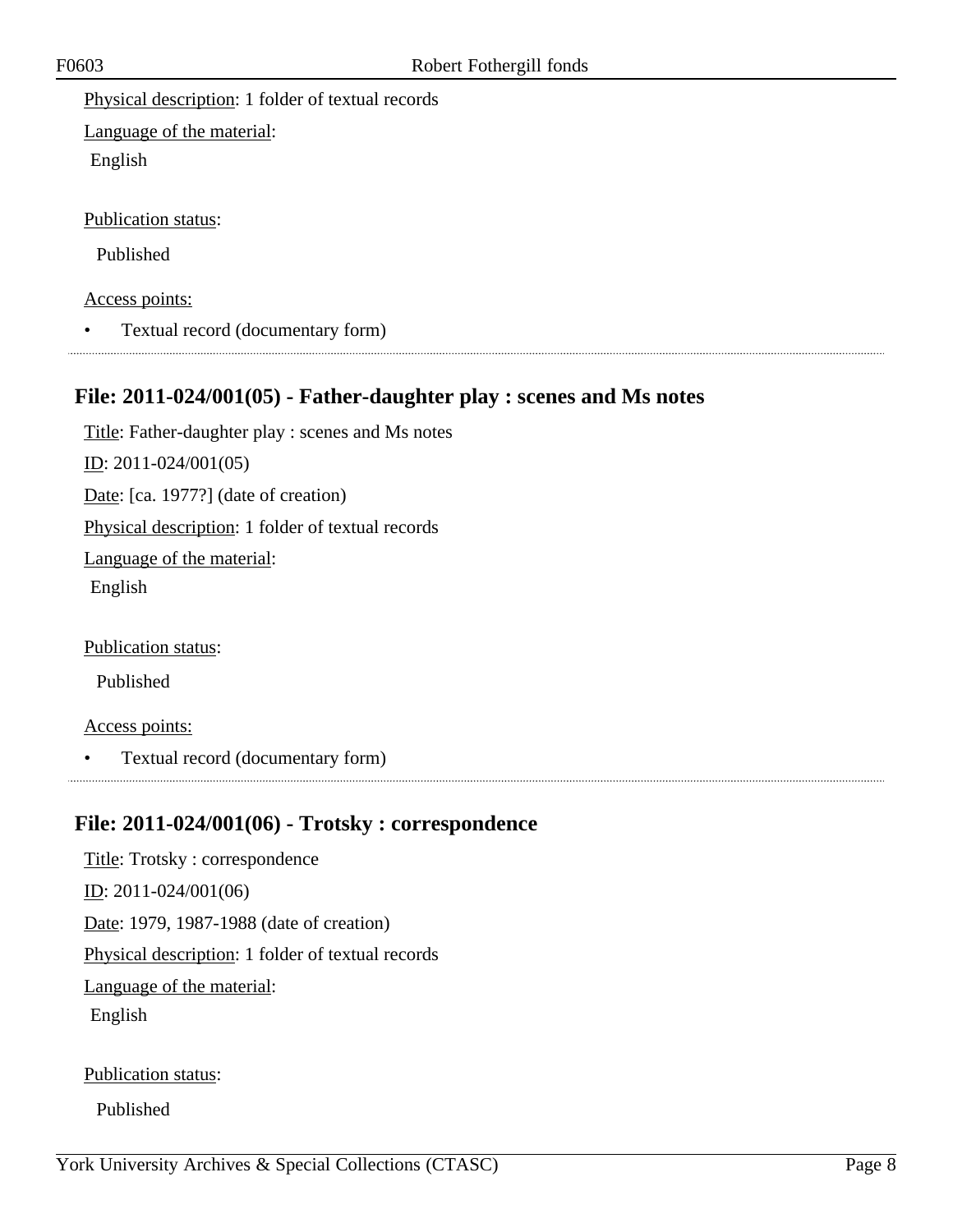Access points:

• Textual record (documentary form)

### <span id="page-8-0"></span>**File: 2011-024/001(07) - Trotsky : inc. rehearsal documents, costume designs**

Title: Trotsky : inc. rehearsal documents, costume designs ID: 2011-024/001(07) Date: 1987 (date of creation) Physical description: 1 folder of textual records Language of the material: English

Publication status:

Published

Access points:

• Textual record (documentary form)

## <span id="page-8-1"></span>**File: 2011-024/001(08) - Trotsky : copies of reviews, publicity material, program, etc.**

Title: Trotsky : copies of reviews, publicity material, program, etc.

ID: 2011-024/001(08)

Physical description: 1 folder of textual records

Language of the material:

English

Publication status:

Published

Access points:

• Textual record (documentary form)

## <span id="page-8-2"></span>**File: 2011-024/001(09) - Letters, cards, memorabilia re: Trotsky play**

Title: Letters, cards, memorabilia re: Trotsky play

ID: 2011-024/001(09)

Physical description: 1 folder of textual records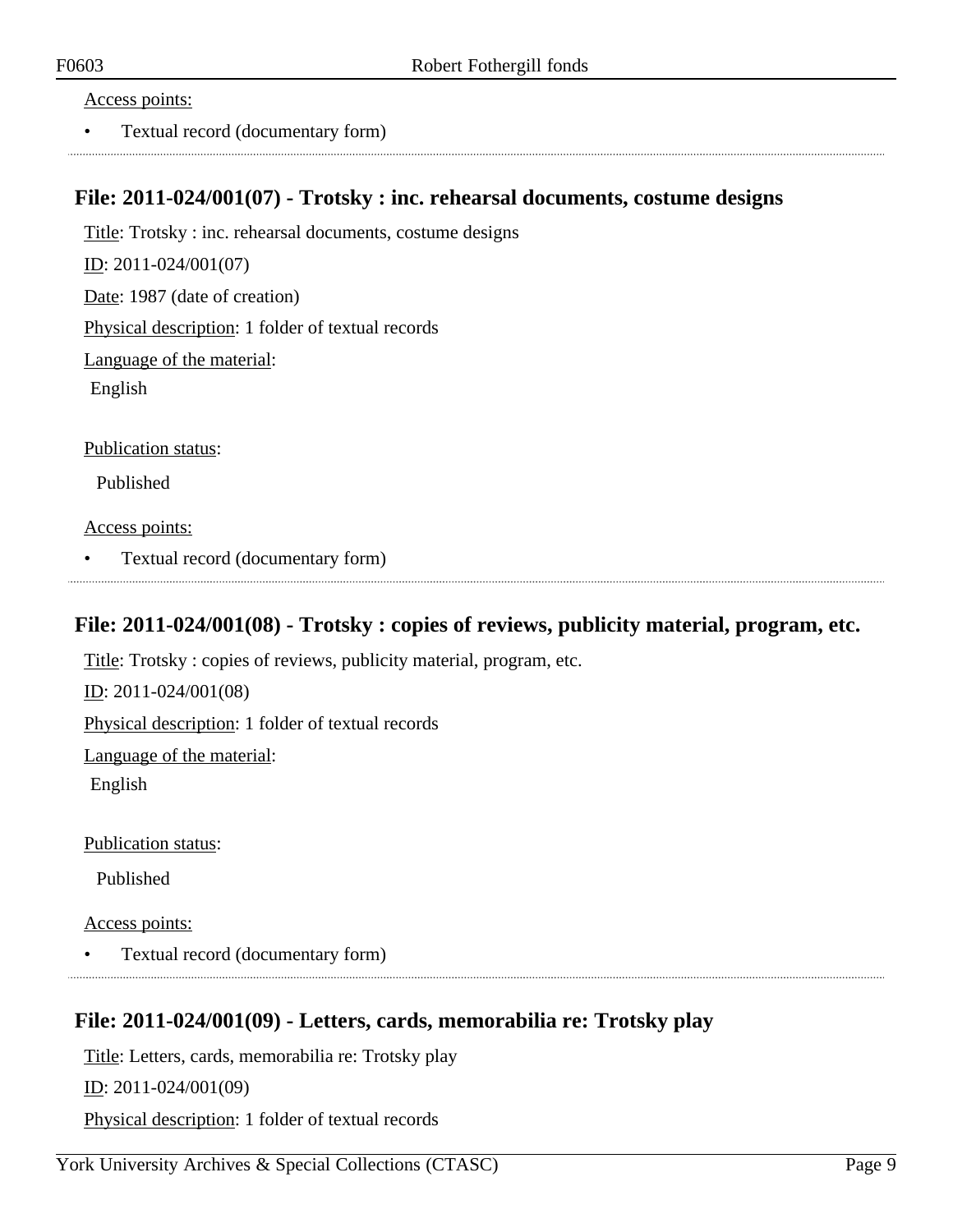1 photograph : b&w ; 12.5 x 17.5 cm

Language of the material: English

Publication status:

Published

Access points:

- Textual record (documentary form)
- Graphic material (documentary form)

## <span id="page-9-0"></span>**File: 2011-024/002(01) - Trotsky correspondence 2nd memorabilia**

Title: Trotsky correspondence 2nd memorabilia ID: 2011-024/002(01) Physical description: 1 folder of textual records Language of the material: English

Publication status:

Published

Access points:

• Textual record (documentary form)

## <span id="page-9-1"></span>**File: 2011-024/002(02) - Detaining Mr. Trotsky : first workshop**

Title: Detaining Mr. Trotsky : first workshop ID: 2011-024/002(02) Date: Dec. 1985 (date of creation) Physical description: 1 folder of textual records Language of the material: English

Publication status:

Published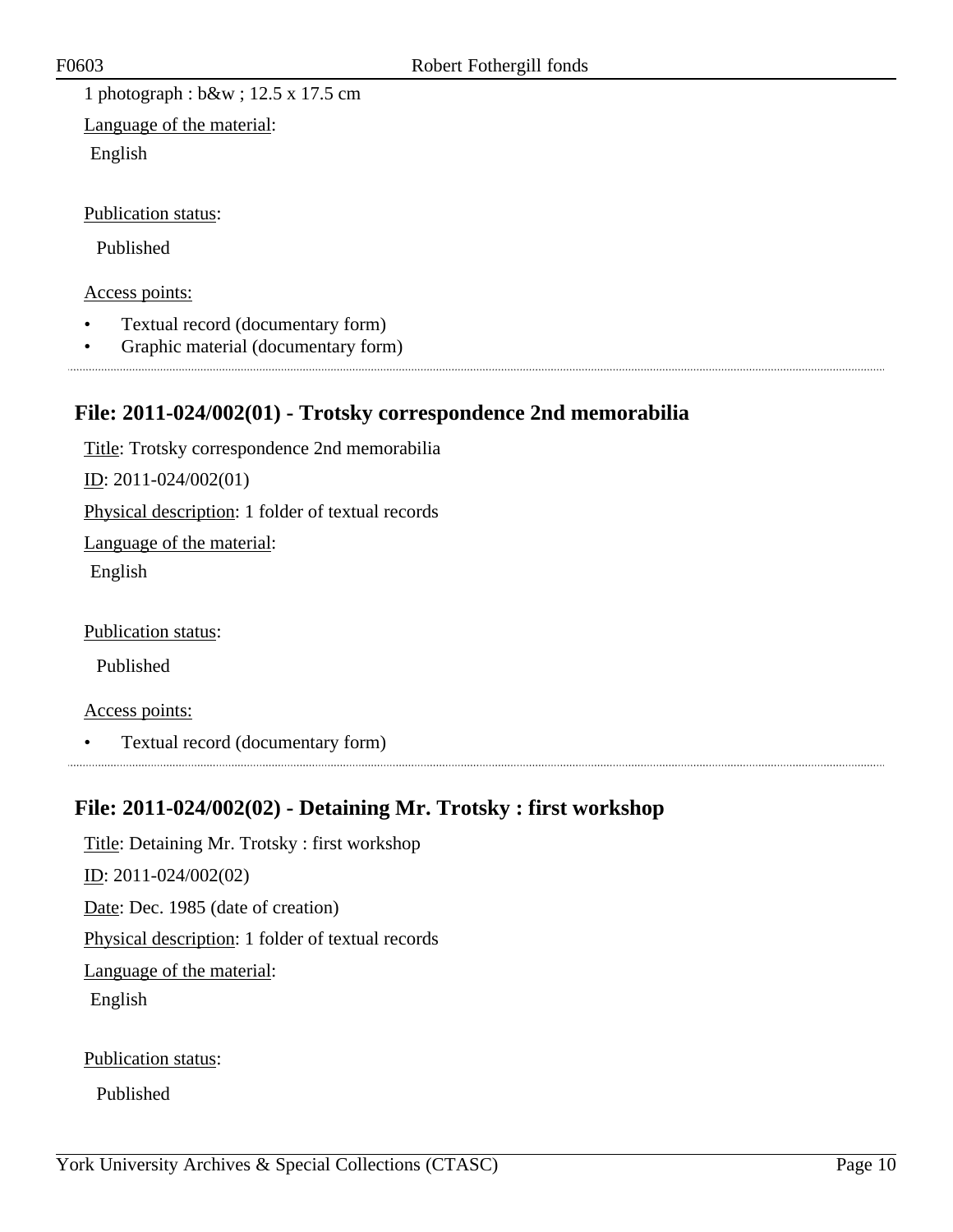#### Access points:

• Textual record (documentary form)

### <span id="page-10-0"></span>**File: 2011-024/002(03) - Detaining Mr. Trotsky : original typescript**

Title: Detaining Mr. Trotsky : original typescript

ID: 2011-024/002(03)

Physical description: 1 folder of textual records

Language of the material:

English

Publication status:

Published

Access points:

• Textual record (documentary form)

## <span id="page-10-1"></span>**File: 2011-024/002(04) - Detaining Mr. Trotsky : movie treatment : two copies plus notes**

Title: Detaining Mr. Trotsky : movie treatment : two copies plus notes

ID: 2011-024/002(04)

Physical description: 1 folder of textual records

Language of the material:

English

Publication status:

Published

Access points:

• Textual record (documentary form)

## <span id="page-10-2"></span>**File: 2011-024/002(05) - Detaining Mr. Trotsky : movie treatment and correspondence with Doug Williams**

Title: Detaining Mr. Trotsky : movie treatment and correspondence with Doug Williams ID: 2011-024/002(05)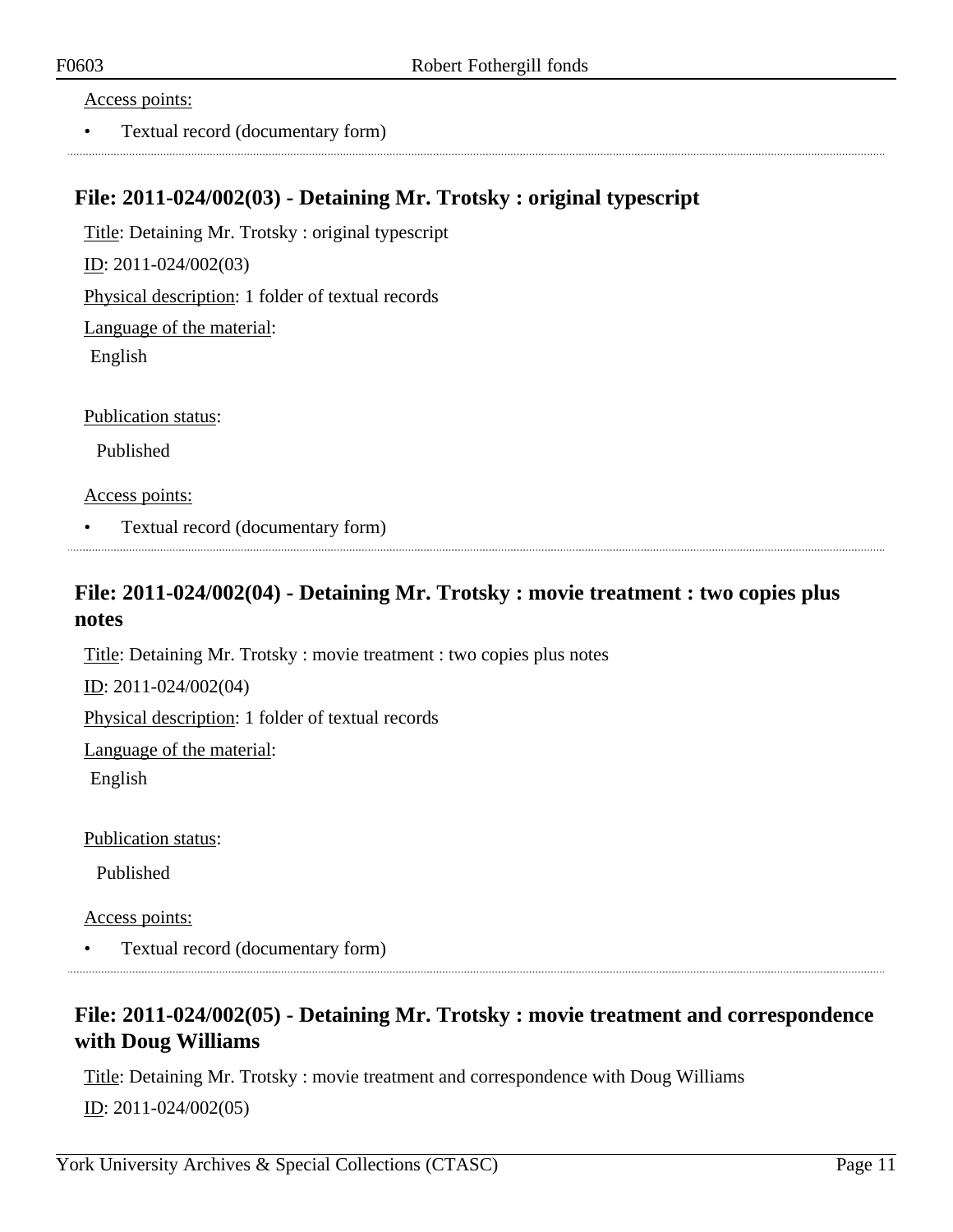Date: 1986-1988 (date of creation)

Physical description: 1 folder of textual records

Language of the material:

English

Publication status:

Published

Access points:

• Textual record (documentary form)

## <span id="page-11-0"></span>**File: 2011-024/002(06) - Detaining Mr. Trotsky : final draft top copy**

Title: Detaining Mr. Trotsky : final draft top copy ID: 2011-024/002(06) Physical description: 1 folder of textual records Language of the material: English

Publication status:

Published

Access points:

• Textual record (documentary form)

## <span id="page-11-1"></span>**File: 2011-024/002(07) - Detaining Mr. Trotsky : outtakes**

Title: Detaining Mr. Trotsky : outtakes ID: 2011-024/002(07) Physical description: 1 folder of textual records Language of the material: English Publication status:

Published

Access points: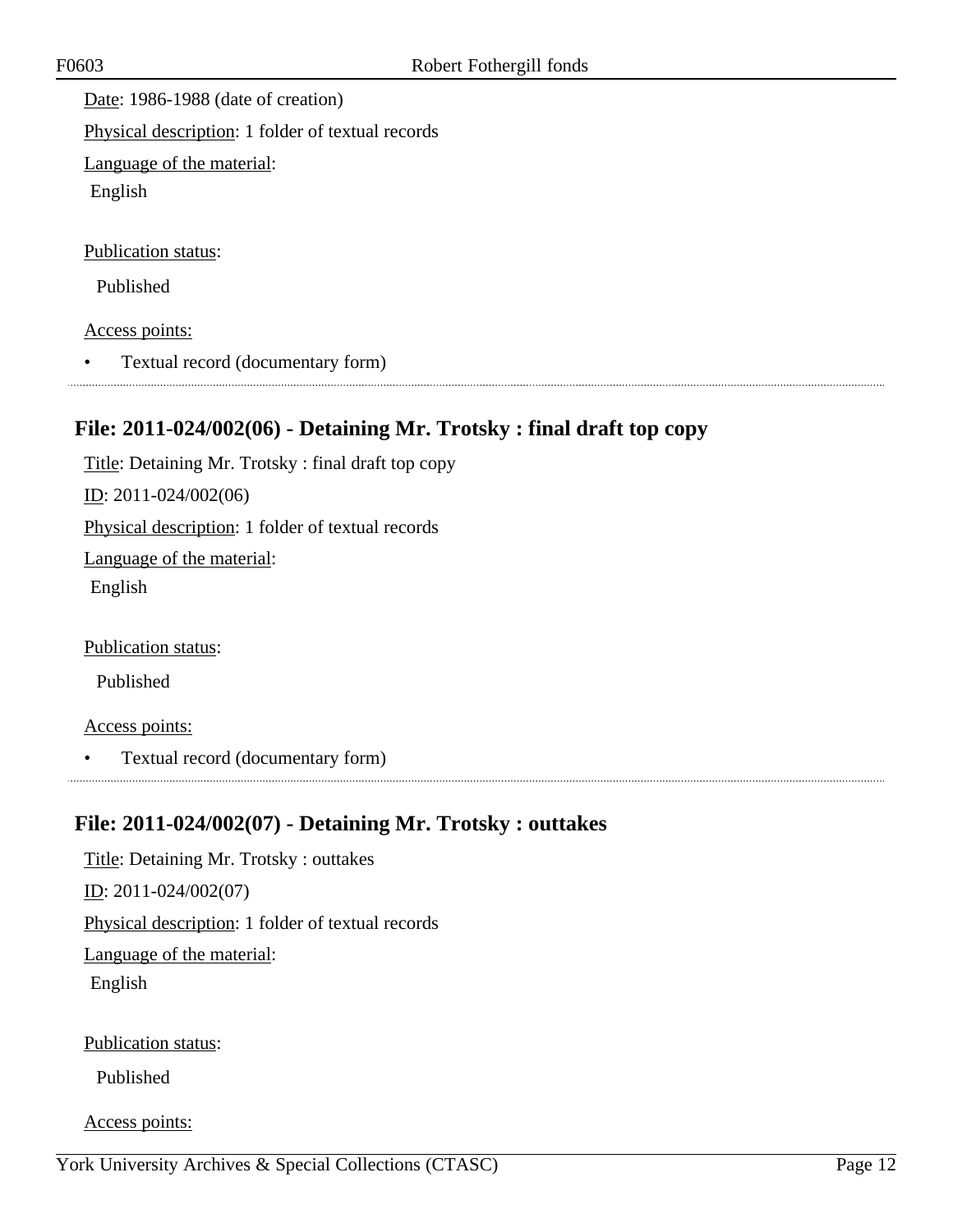• Textual record (documentary form)

#### <span id="page-12-0"></span>**File: 2011-024/002(08) - Detaining Mr. Trotsky : first working rehearsal copy**

Title: Detaining Mr. Trotsky : first working rehearsal copy ID: 2011-024/002(08) Date: Sept. 1987 (date of creation) Physical description: 1 folder of textual records

Language of the material:

English

Publication status:

Published

Access points:

• Textual record (documentary form)

## <span id="page-12-1"></span>**File: 2011-024/002(09) - Detaining Mr. Trotsky : research notes, a lot of original ms. notes**

Title: Detaining Mr. Trotsky : research notes, a lot of original ms. notes

ID: 2011-024/002(09)

Date: 1984-1987, 2004 (date of creation)

Physical description: 1 folder of textual records

Language of the material:

English

Publication status:

Published

Access points:

• Textual record (documentary form)

## <span id="page-12-2"></span>**File: 2011-024/002(10) - Detaining Mr. Trotsky : some background materials**

Title: Detaining Mr. Trotsky : some background materials ID: 2011-024/002(10)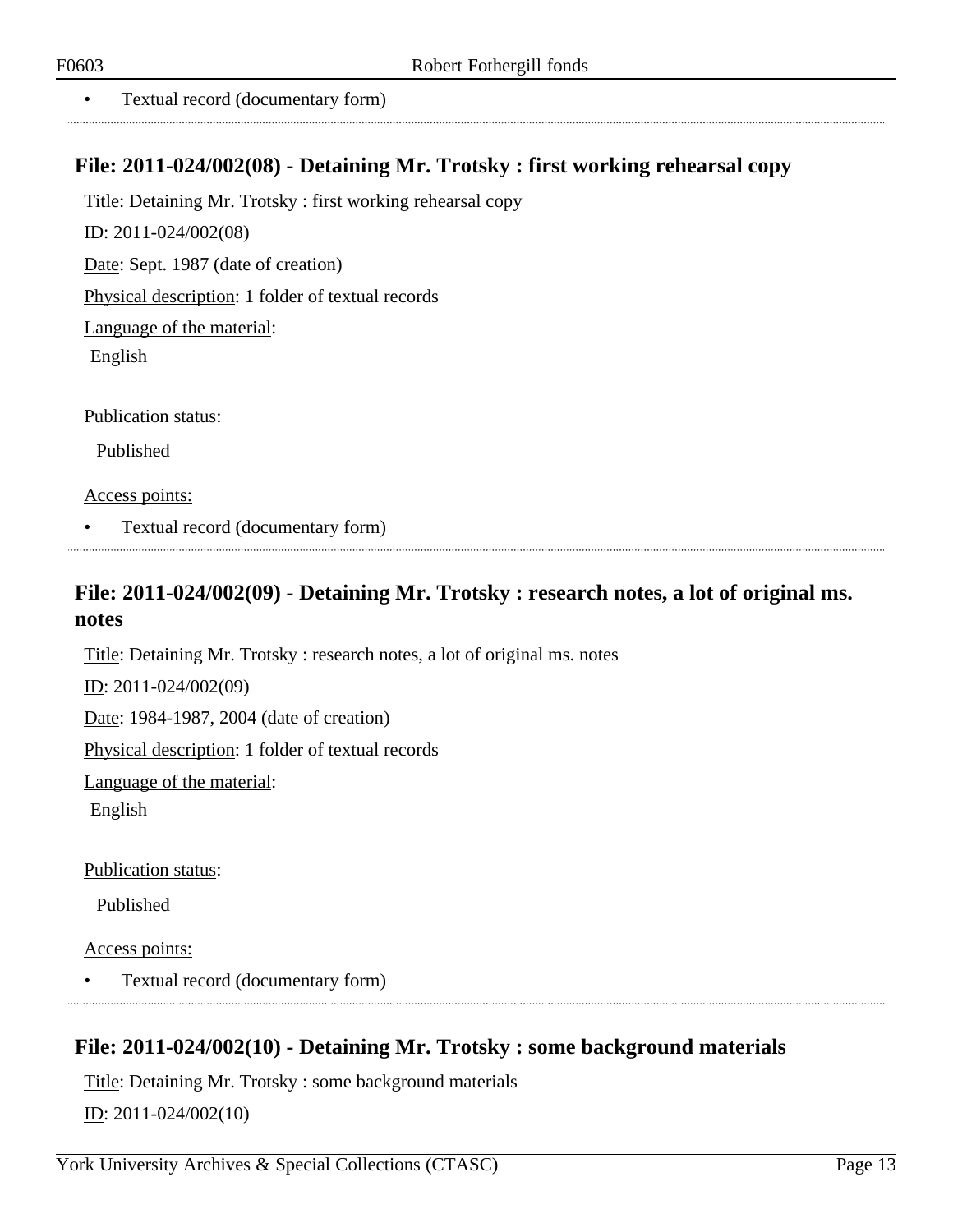Physical description: 1 folder of textual records 4 photographs: b&w ; 20 x 25 cm or smaller

Language of the material:

English

Publication status:

Published

#### Access points:

- Textual record (documentary form)
- Graphic material (documentary form)

## <span id="page-13-0"></span>**File: 2011-024/003(01) - Reunion : a one-act play by Jay/ Craig Claiborn**

Title: Reunion : a one-act play by Jay/ Craig Claiborn ID: 2011-024/003(01) Date: 1988 (date of creation) Physical description: 1 folder of textual records Language of the material: English

Publication status:

Published

Access points:

• Textual record (documentary form)

## <span id="page-13-1"></span>**File: 2011-024/003(02) - Tatterman's Christmas : unproduced play**

Title: Tatterman's Christmas : unproduced play ID: 2011-024/003(02) Date: 1988 (date of creation) Physical description: 1 folder of textual records Language of the material: English

Publication status: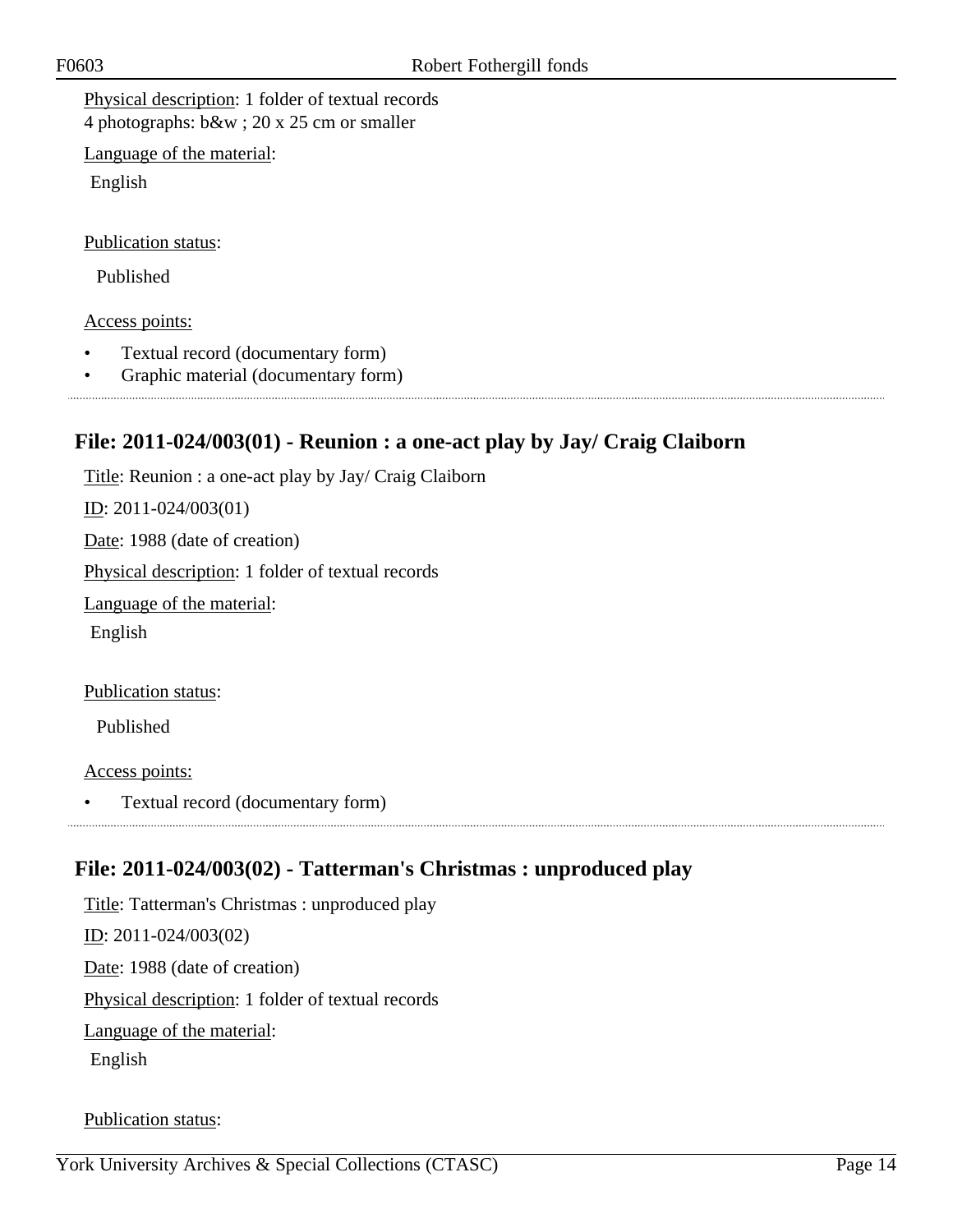#### Published

#### Access points:

• Textual record (documentary form)

#### <span id="page-14-0"></span>**File: 2011-024/003(03) - Sunstroke : notes, news clippings**

Title: Sunstroke : notes, news clippings ID: 2011-024/003(03) Date: [ca. 1988] (date of creation) Physical description: 1 folder of textual records Language of the material: English

Publication status:

Published

#### Access points:

• Textual record (documentary form)

#### <span id="page-14-1"></span>**File: 2011-024/003(04) - Sunstroke : revision**

Title: Sunstroke : revision ID: 2011-024/003(04) Date: 1984-1985 (date of creation) Physical description: 1 folder of textual records Language of the material: English

#### Publication status:

Published

#### Access points:

• Textual record (documentary form)

## <span id="page-14-2"></span>**File: 2011-024/003(05) - Sunstroke : draft**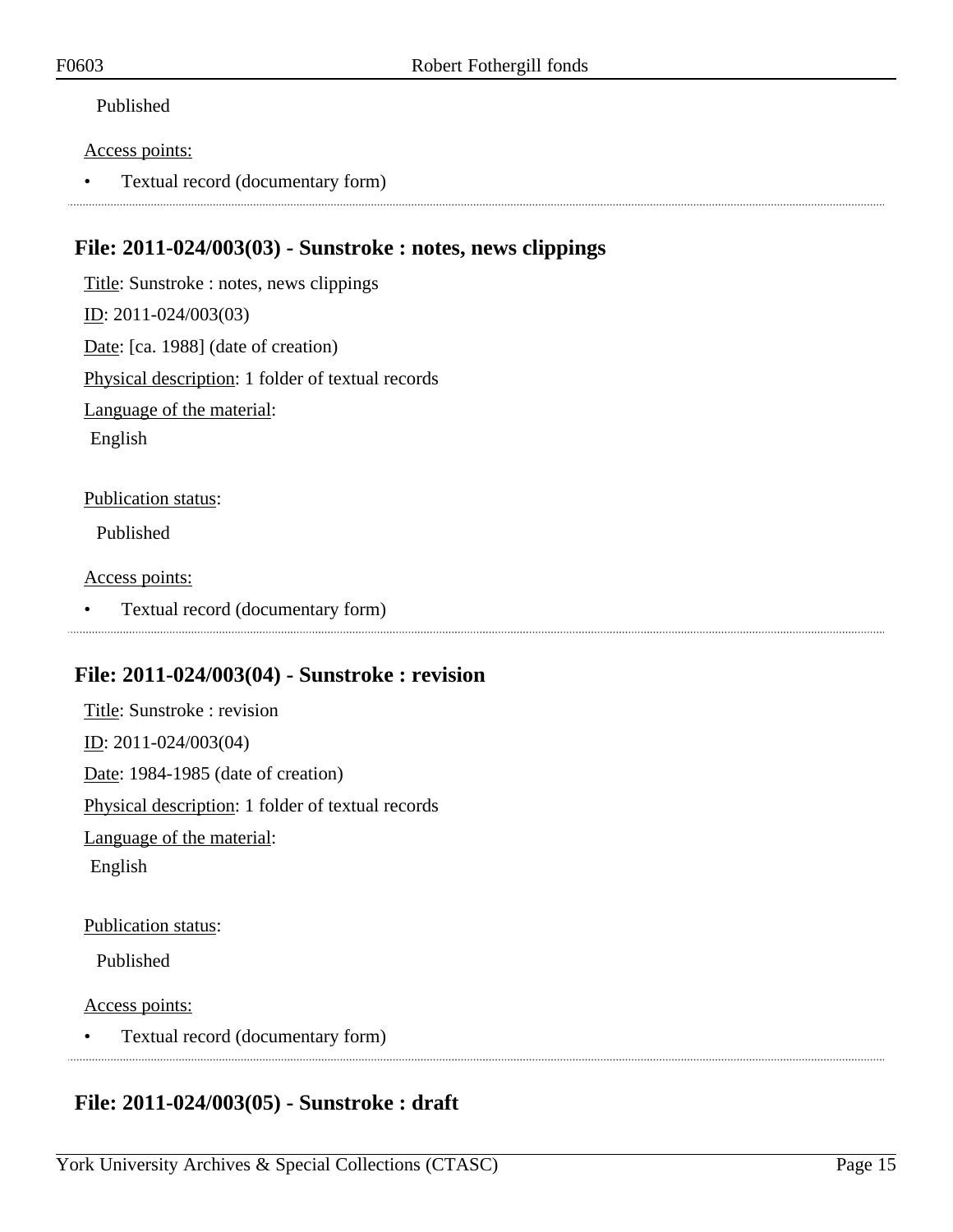Title: Sunstroke : draft ID: 2011-024/003(05) Date: [ca. 1988?] (date of creation) Physical description: 1 folder of textual records Language of the material: English Publication status:

Published

Access points:

• Textual record (documentary form)

## <span id="page-15-0"></span>**File: 2011-024/003(06) - Sunstroke : version read at TFT**

Title: Sunstroke : version read at TFT ID: 2011-024/003(06) Date: 29 Nov. 1988 (date of creation) Physical description: 1 folder of textual records Language of the material: English

#### Publication status:

Published

Access points:

• Textual record (documentary form) 

## <span id="page-15-1"></span>**File: 2011-024/003(07) - Sunstroke stuff including original movie idea**

Title: Sunstroke stuff including original movie idea ID: 2011-024/003(07) Physical description: 1 folder of textual records Language of the material: English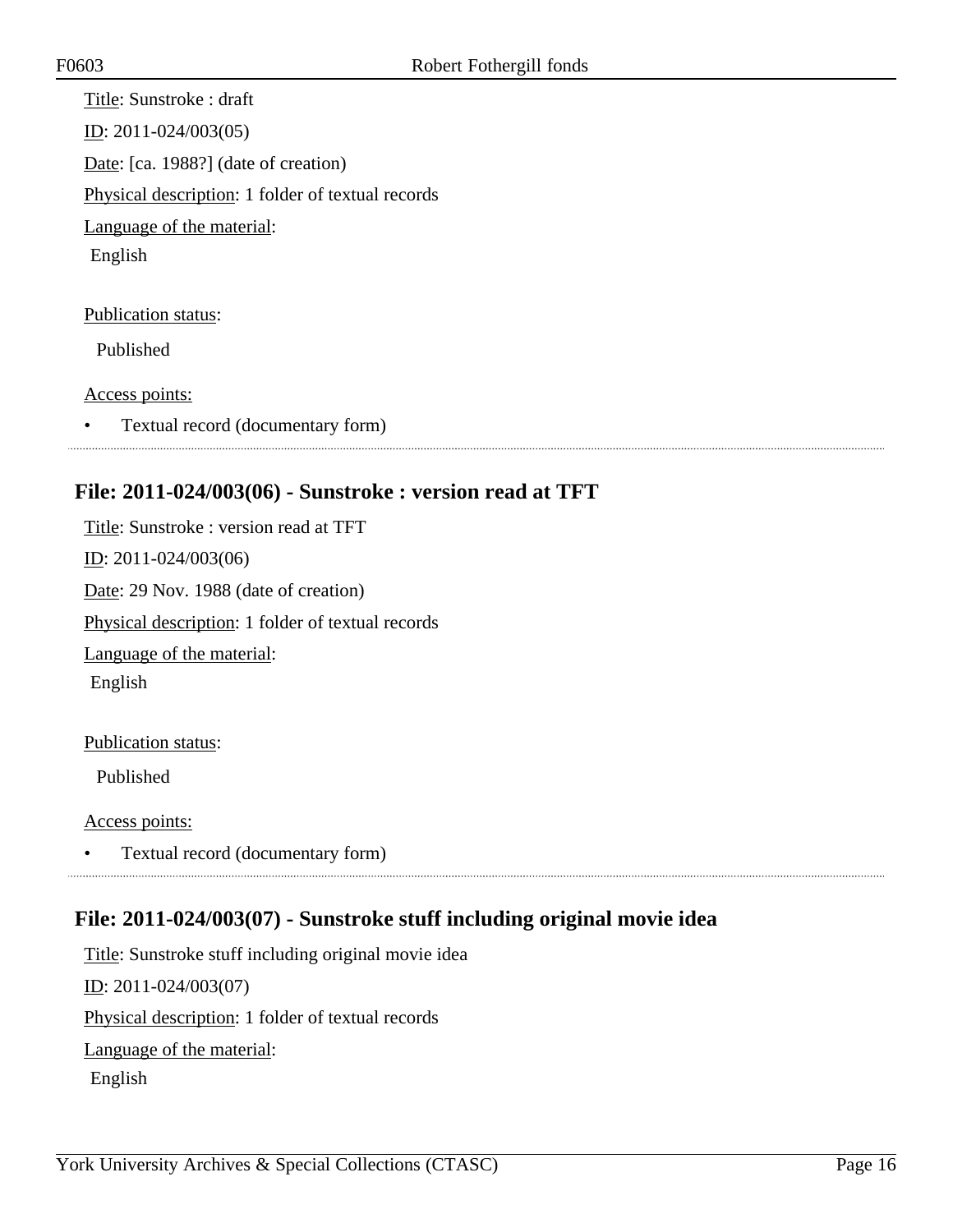#### Publication status:

Published

#### Access points:

• Textual record (documentary form)

## <span id="page-16-0"></span>**File: 2011-024/003(08) - Open House : play**

Title: Open House : play ID: 2011-024/003(08) Date: [1999?] (date of creation) Physical description: 1 folder of textual records Language of the material: English

#### Publication status:

Published

Access points:

• Textual record (documentary form)

## <span id="page-16-1"></span>**File: 2011-024/003(09) - Copies of Rebel out of China / James G. Indicott; Five stars over China : the story of our return to New China / Mary Austin Endicott**

Title: Copies of Rebel out of China / James G. Indicott; Five stars over China : the story of our return to New China / Mary Austin Endicott

ID: 2011-024/003(09)

Physical description: 1 folder of textual records

Language of the material:

English

Publication status:

Published

Access points:

• Textual record (documentary form)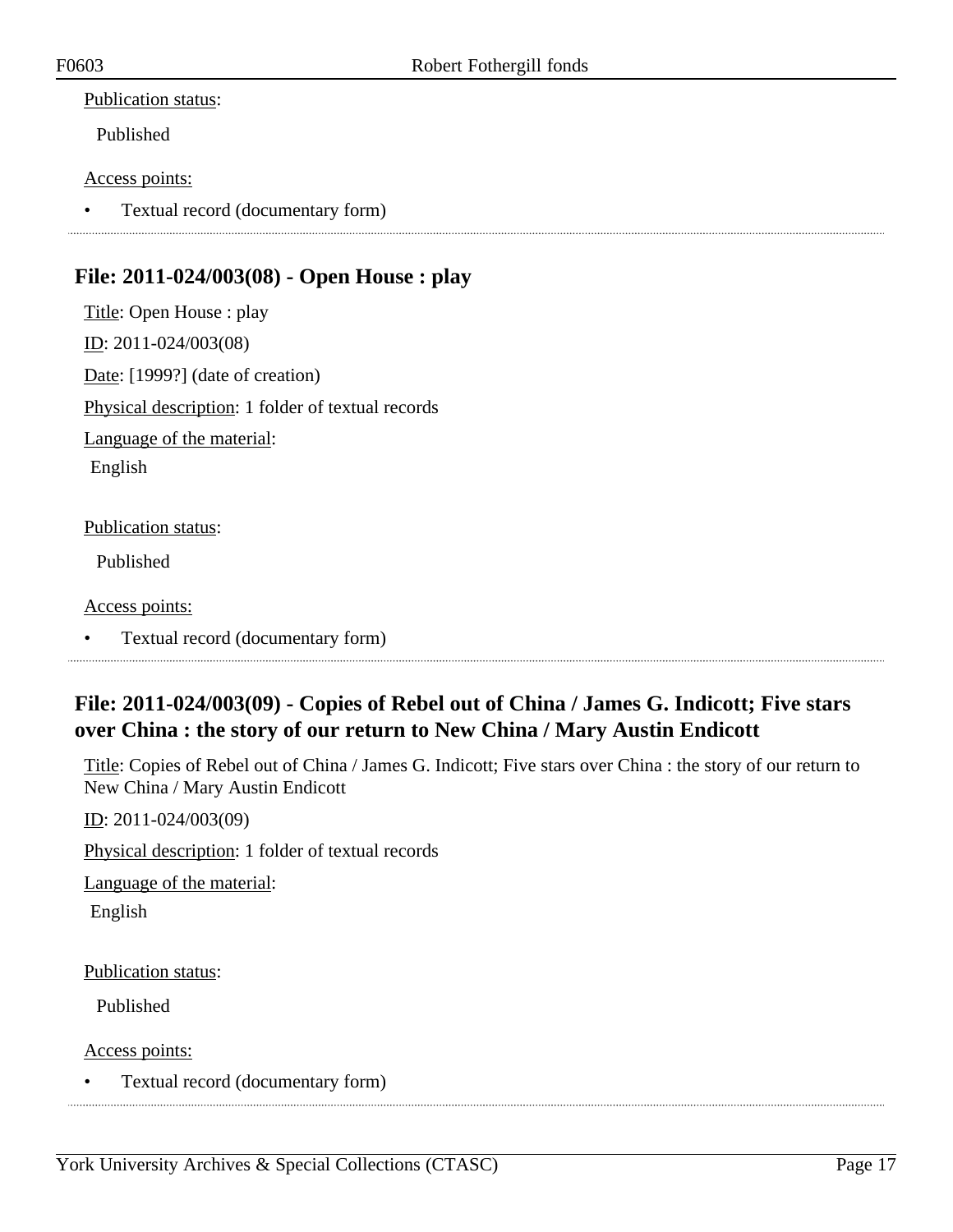#### <span id="page-17-0"></span>**File: 2011-024/004(01) - Endicott text : ms. notes**

Title: Endicott text : ms. notes ID: 2011-024/004(01) Date: [ca. 1990?] (date of creation) Physical description: 1 folder of textual records Language of the material: English

Publication status:

Published

Access points:

• Textual record (documentary form)

#### <span id="page-17-1"></span>**File: 2011-024/004(02) - Notes, correspondence, research materials re. Endicott play**

Title: Notes, correspondence, research materials re. Endicott play

ID: 2011-024/004(02) Date: [ca. 1990?] (date of creation) Physical description: 1 folder of textual records Language of the material: English

Publication status:

Published

Access points:

• Textual record (documentary form)

#### 

#### <span id="page-17-2"></span>**File: 2011-024/004(03) - Endicott : contract documents**

Title: Endicott : contract documents  $ID: 2011-024/004(03)$ Date: 1990 (date of creation) Physical description: 1 folder of textual records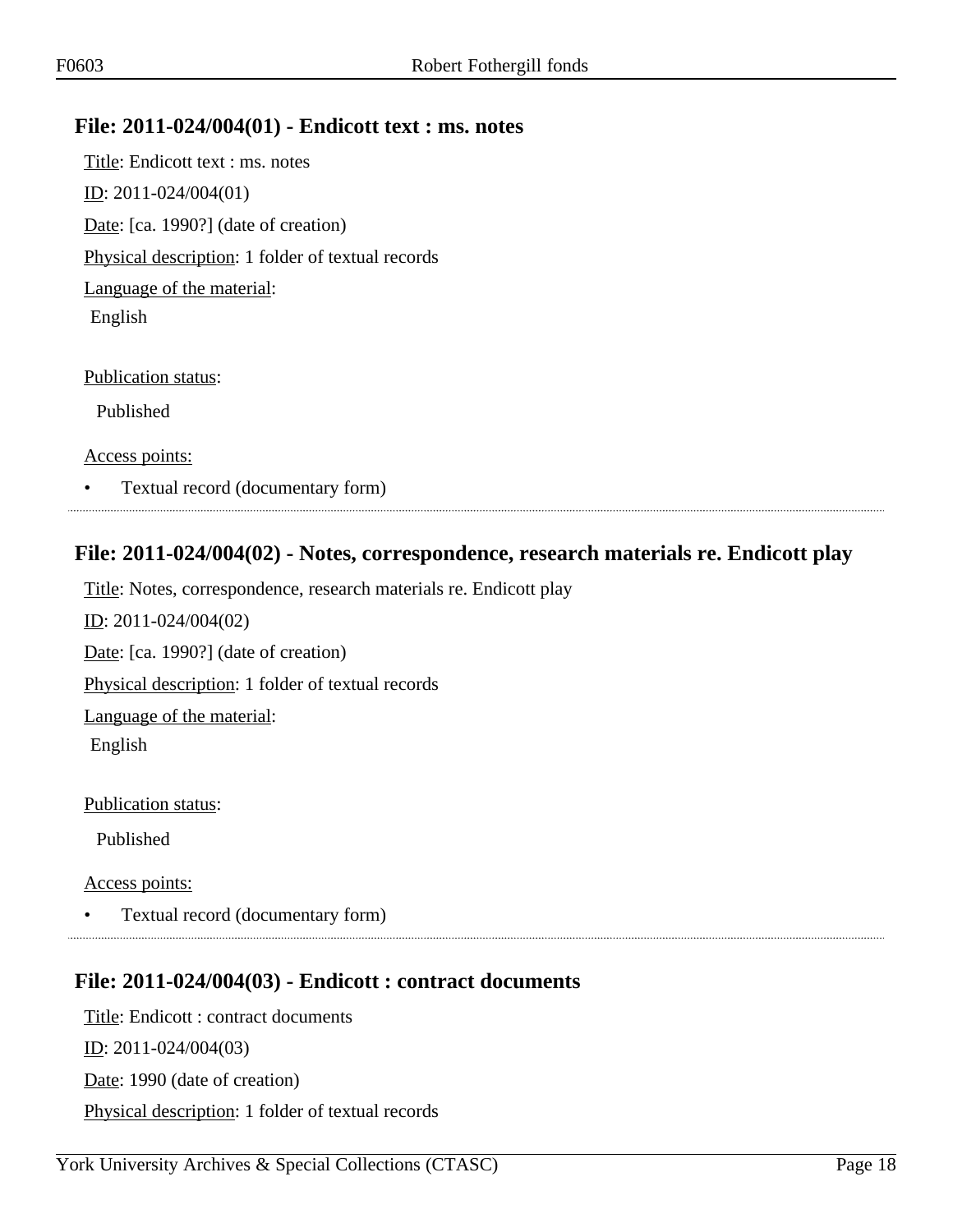Language of the material: English

Publication status:

Published

Access points:

• Textual record (documentary form)

## <span id="page-18-0"></span>**File: 2011-024/004(04) - Missionary against orthodoxy (trans. for Chinese version) : film script draft by Zhang Changgui and Robert Fothergill**

Title: Missionary against orthodoxy (trans. for Chinese version) : film script draft by Zhang Changgui and Robert Fothergill

ID: 2011-024/004(04)

Physical description: 1 folder of textual records

Language of the material:

English

Publication status:

Published

Access points:

• Textual record (documentary form)

### <span id="page-18-1"></span>**File: 2011-024/004(05) - Rebel out of China : screen treatment drafts of screen treatment of "Dragonfly" puls correspondence and notes**

Title: Rebel out of China : screen treatment drafts of screen treatment of "Dragonfly" puls correspondence and notes

ID: 2011-024/004(05)

Date: 1990-1991 (date of creation)

Physical description: 1 folder of textual records

Language of the material:

English

Publication status: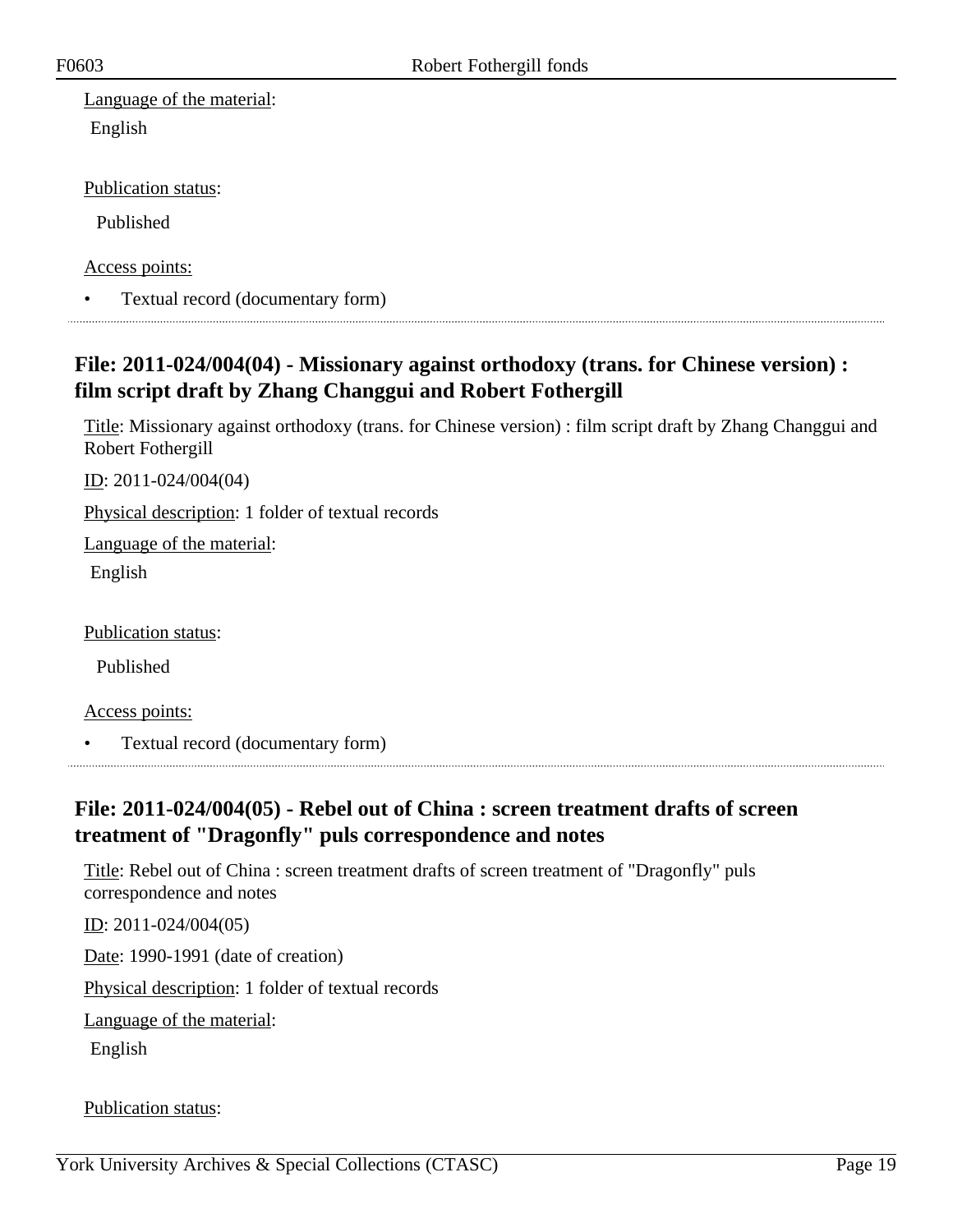#### Published

#### Access points:

• Textual record (documentary form)

## <span id="page-19-0"></span>**File: 2011-024/004(06) - The dragonfly : draft film script Robert Fothergill, Zhang Ruzheng , Wei Jiehua, Stephen Endicott**

Title: The dragonfly : draft film script Robert Fothergill, Zhang Ruzheng , Wei Jiehua, Stephen Endicott

ID: 2011-024/004(06)

Date: 15 June 1990 (date of creation)

Physical description: 1 folder of textual records

Language of the material:

English

Publication status:

Published

Access points:

• Textual record (documentary form)

## <span id="page-19-1"></span>**File: 2011-024/004(07) - Dragonfly : draft film script by Robert Fothergill and Stephen Endicott**

Title: Dragonfly : draft film script by Robert Fothergill and Stephen Endicott

ID: 2011-024/004(07)

Date: 27 June 1990 (date of creation)

Physical description: 1 folder of textual records

Language of the material:

English

Publication status:

Published

Access points:

• Textual record (documentary form)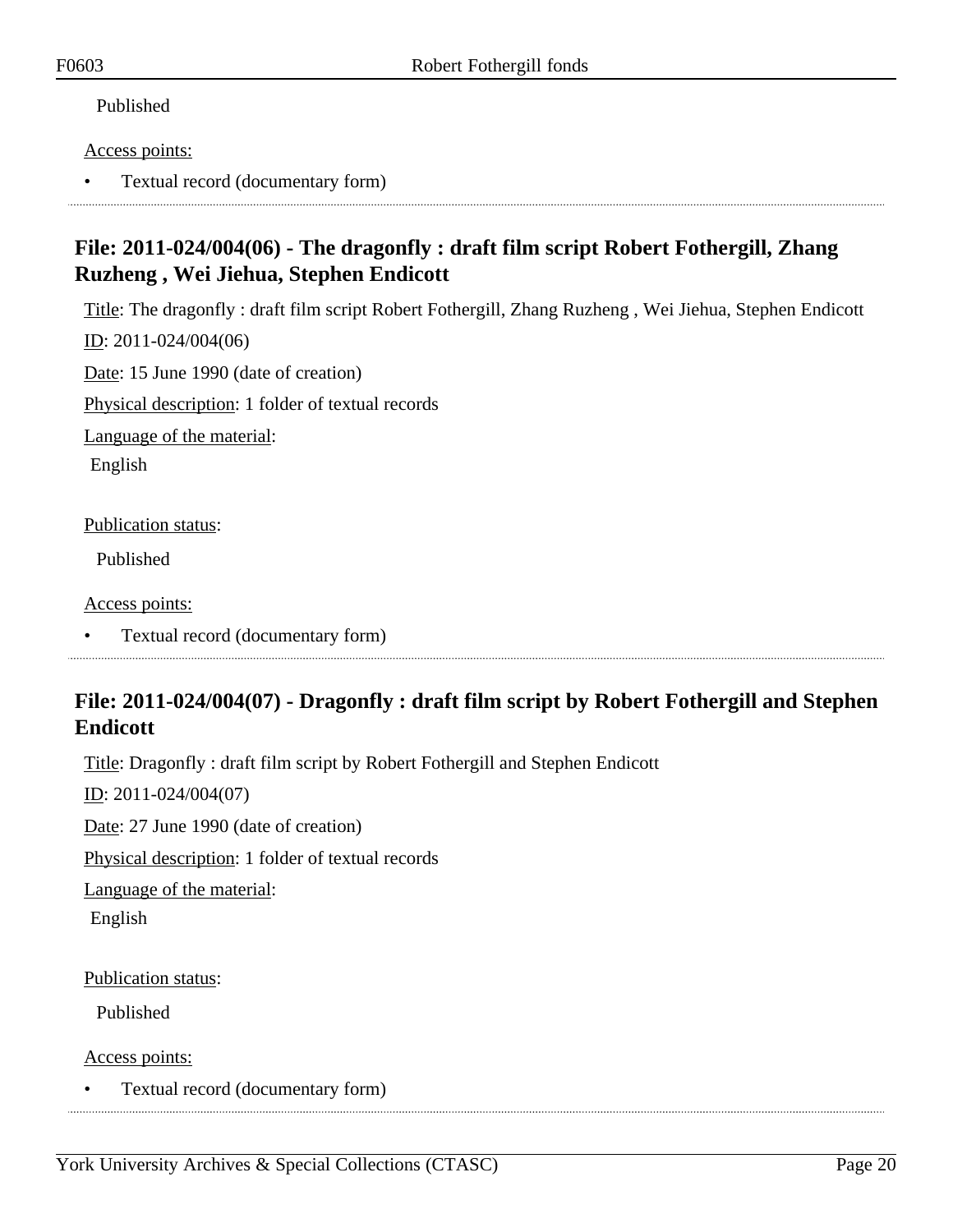## <span id="page-20-0"></span>**File: 2011-024/004(08) - Rebel out of China : screen treatment**

Title: Rebel out of China : screen treatment ID: 2011-024/004(08) Date: 1987-1988 (date of creation) Physical description: 1 folder of textual records Language of the material: English

Publication status:

Published

Access points:

• Textual record (documentary form)

#### <span id="page-20-1"></span>**File: 2011-024/004(09) - Public lies : copytext**

Title: Public lies : copytext ID: 2011-024/004(09) Physical description: 1 folder of textual records Language of the material: English

Publication status:

Published

Access points:

• Textual record (documentary form)

## <span id="page-20-2"></span>**File: 2011-024/004(10) - Public lies : correspondence, revisions, notes**

Title: Public lies : correspondence, revisions, notes ID: 2011-024/004(10) Date: 1990-1993 (date of creation) Physical description: 1 folder of textual records Language of the material: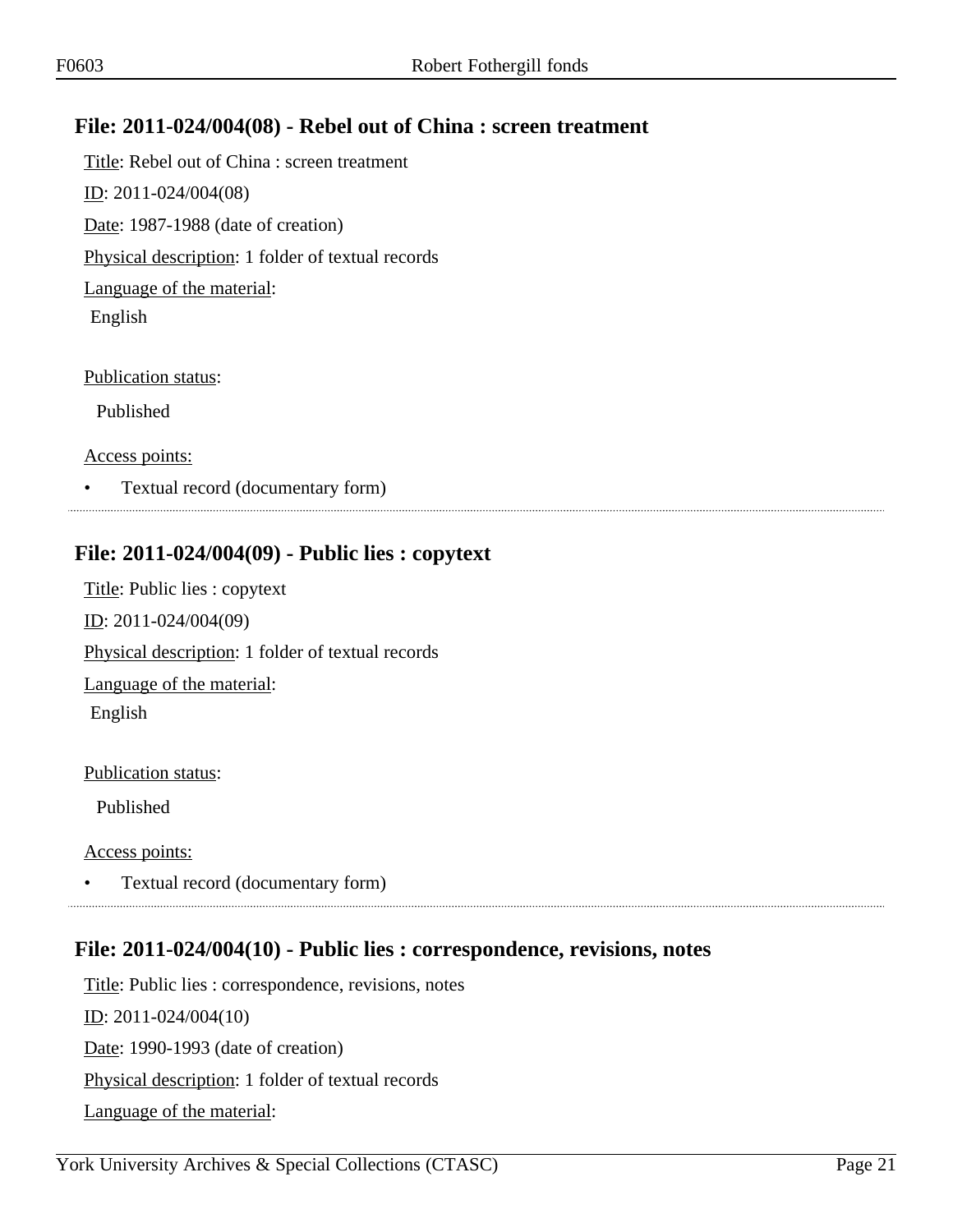#### English

#### Publication status:

Published

#### Access points:

• Textual record (documentary form)

## <span id="page-21-0"></span>**File: 2011-024/004(11) - Public lies : pitch**

Title: Public lies : pitch ID: 2011-024/004(11) Physical description: 1 folder of textual records Language of the material: English

#### Publication status:

Published

Access points:

• Textual record (documentary form)

## <span id="page-21-1"></span>**File: 2011-024/004(12) - Grierson outline, screenplay notes**

Title: Grierson outline, screenplay notes ID: 2011-024/004(12) Physical description: 1 folder of textual records Language of the material: English

#### Publication status:

Published

Access points:

• Textual record (documentary form)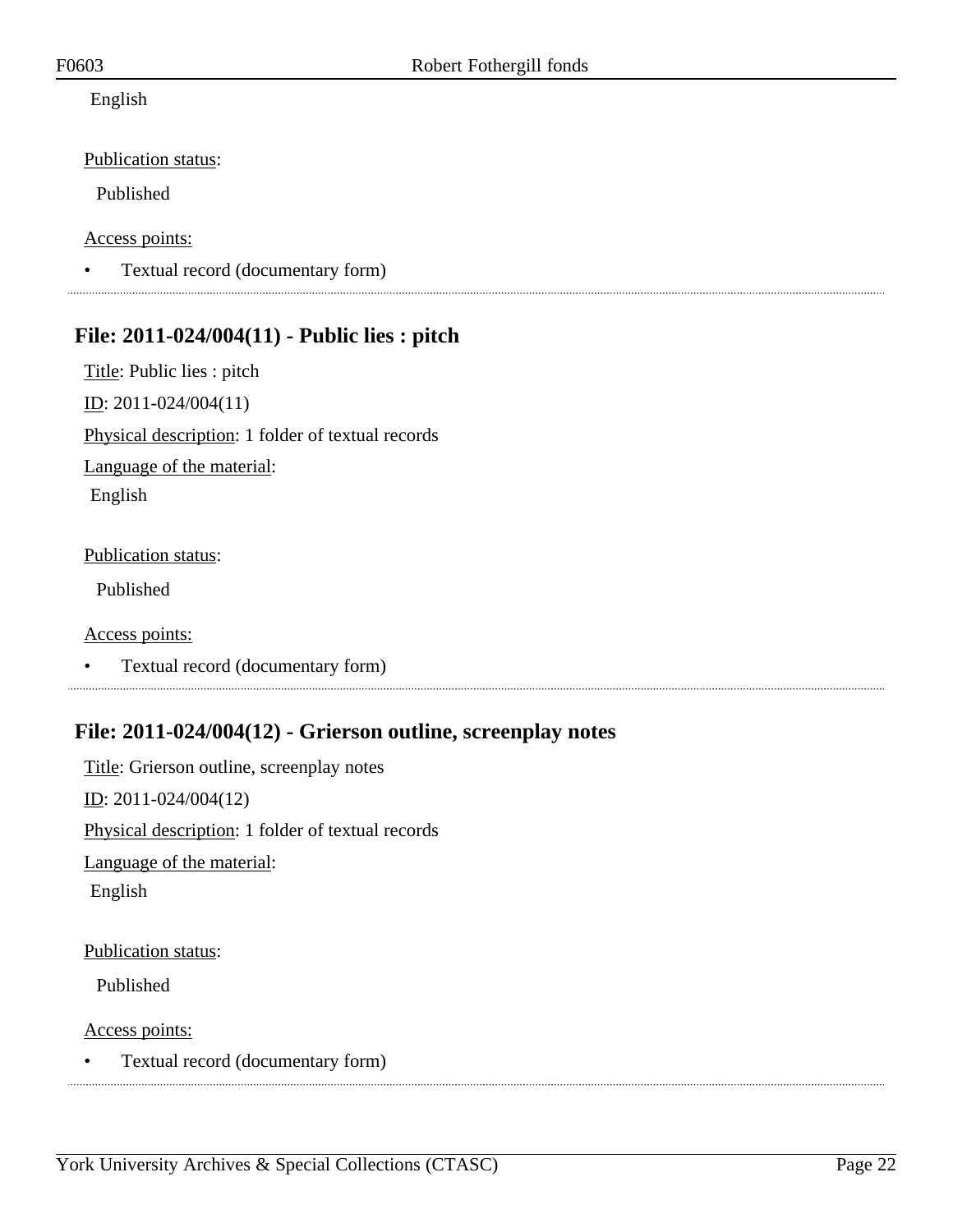## <span id="page-22-0"></span>**File: 2011-024/004(13) - Creatively treating actuality : a conversation with Robert Fothergill / Kym Bird and Ed Nyman**

Title: Creatively treating actuality : a conversation with Robert Fothergill / Kym Bird and Ed Nyman ID: 2011-024/004(13)

Date: 1994 (date of creation)

Physical description: 1 folder of textual records

Language of the material:

English

Publication status:

Published

Access points:

• Textual record (documentary form)

## <span id="page-22-1"></span>**File: 2011-024/004(14) - Sources, notes on wartime films, etc.**

Title: Sources, notes on wartime films, etc. ID: 2011-024/004(14) Date: [ca. 1994] (date of creation) Physical description: 1 folder of textual records Language of the material: English

Publication status:

Published

Access points:

• Textual record (documentary form)

## <span id="page-22-2"></span>**File: 2011-024/005(01) - Cinema Canada #56 : the destruction of John Grierson**

Title: Cinema Canada #56 : the destruction of John Grierson

ID: 2011-024/005(01)

Date: [ca. 1994] (date of creation)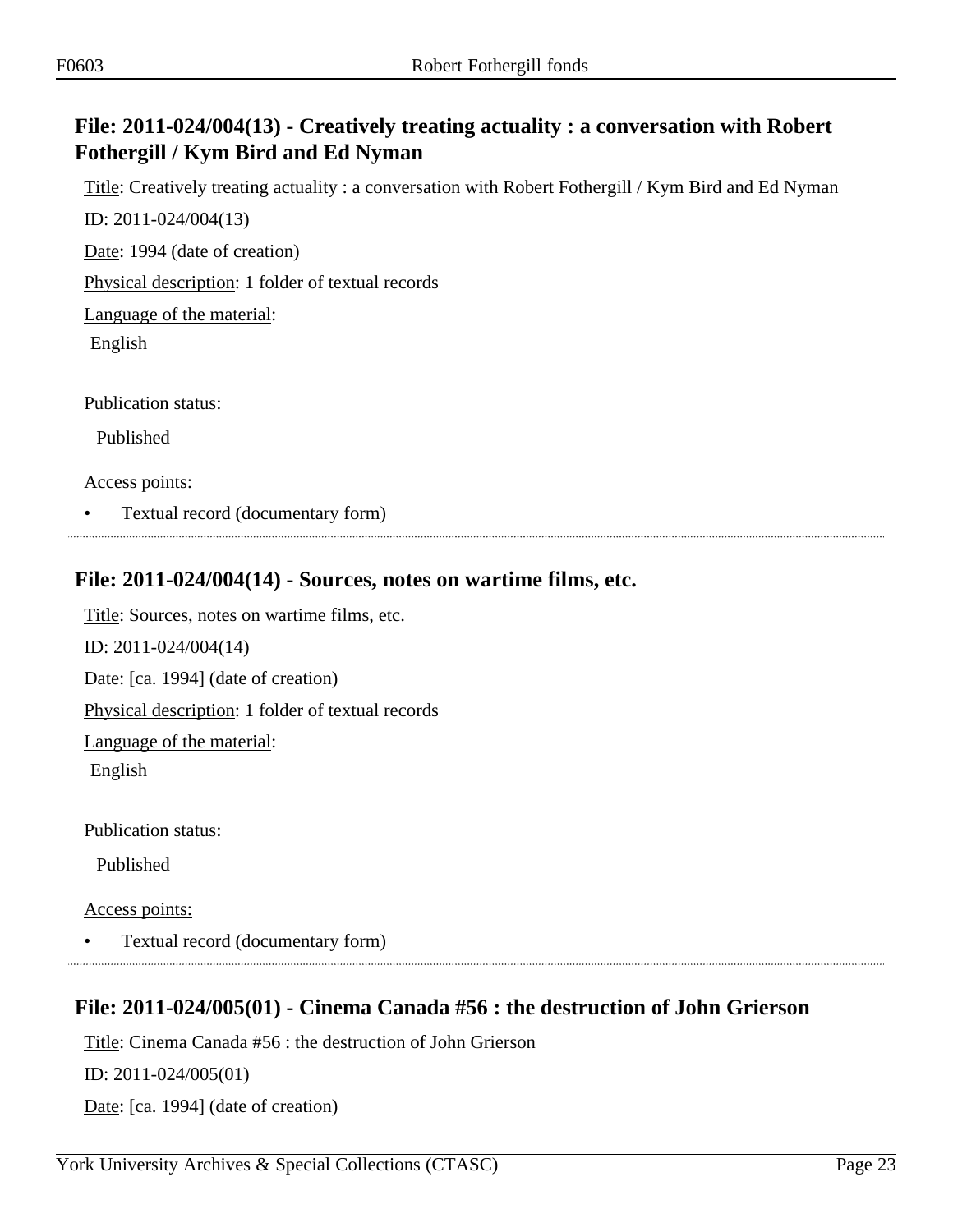Physical description: 1 folder of textual records Language of the material: English Note [generalNote]: Photocopy Publication status: Published Access points: • Textual record (documentary form)

## <span id="page-23-0"></span>**File: 2011-024/005(02) - Public lies : Canadian stage reading spring 1992**

Title: Public lies : Canadian stage reading spring 1992

ID: 2011-024/005(02) Date: 1992 (date of creation) Physical description: 1 folder of textual records Language of the material: English Note [generalNote]:

With notes and cuts

Publication status:

Published

Access points:

• Textual record (documentary form) 

## <span id="page-23-1"></span>**File: 2011-024/005(03) - Original of version with "Oka" scenes**

Title: Original of version with "Oka" scenes

ID: 2011-024/005(03)

Physical description: 1 folder of textual records

Language of the material: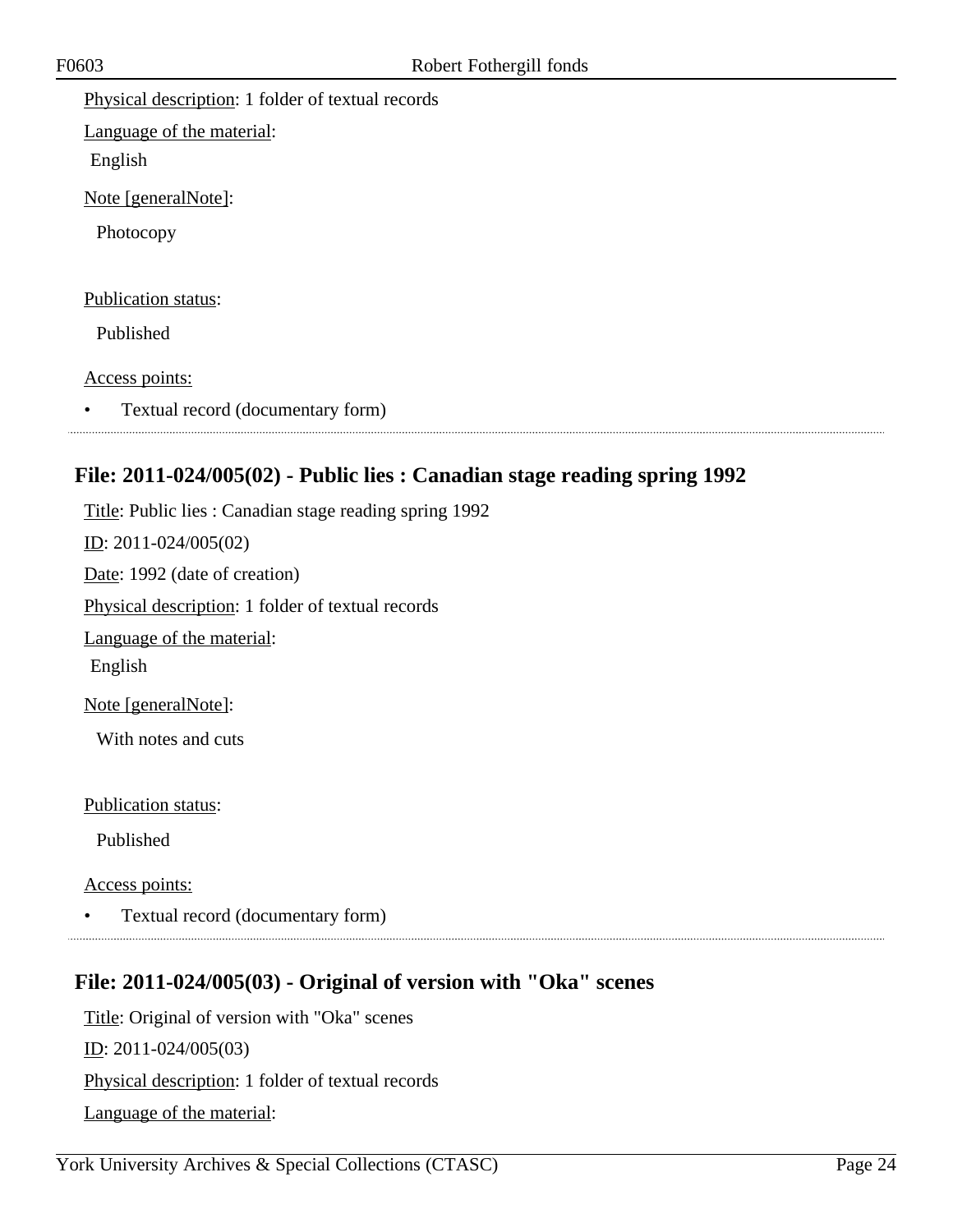English

Note [generalNote]:

p.46 removed and pp. 6&7

Publication status:

Published

Access points:

• Textual record (documentary form)

## <span id="page-24-0"></span>**File: 2011-024/005(04) - Public lies : Canstage reading**

Title: Public lies : Canstage reading ID: 2011-024/005(04) Date: [ca. 1993] (date of creation) Physical description: 1 folder of textual records Language of the material: English

Publication status:

Published

Access points:

• Textual record (documentary form)

## <span id="page-24-1"></span>**File: 2011-024/005(05) - Public lies : Tarragon Theatre, June '93 draft**

Title: Public lies : Tarragon Theatre, June '93 draft ID: 2011-024/005(05) Date: June 1993 (date of creation) Physical description: 1 folder of textual records Language of the material: English

Publication status: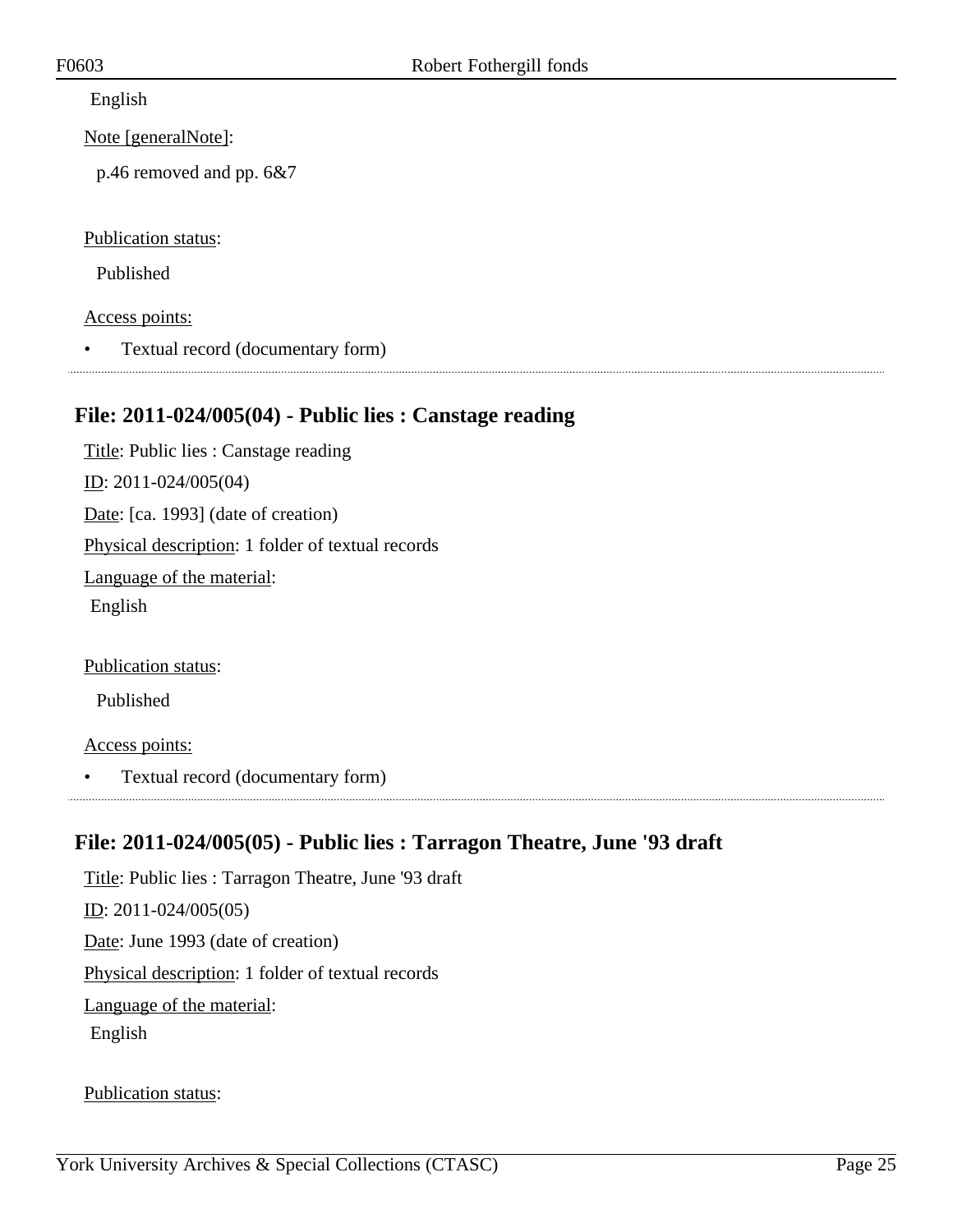#### Published

#### Access points:

• Textual record (documentary form)

## <span id="page-25-0"></span>**File: 2011-024/005(06) - Joy to the world : first half unfinished (another Christmas play)**

Title: Joy to the world : first half unfinished (another Christmas play)

ID: 2011-024/005(06)

Date: [Nov. 1994?] (date of creation)

Physical description: 1 folder of textual records

Language of the material:

English

#### Publication status:

Published

#### Access points:

• Textual record (documentary form)

## <span id="page-25-1"></span>**File: 2011-024/005(07) - If you will : play for children**

Title: If you will : play for children ID: 2011-024/005(07) Date: [ca. 1994] (date of creation) Physical description: 1 folder of textual records Language of the material: English

#### Publication status:

Published

Access points:

• Textual record (documentary form)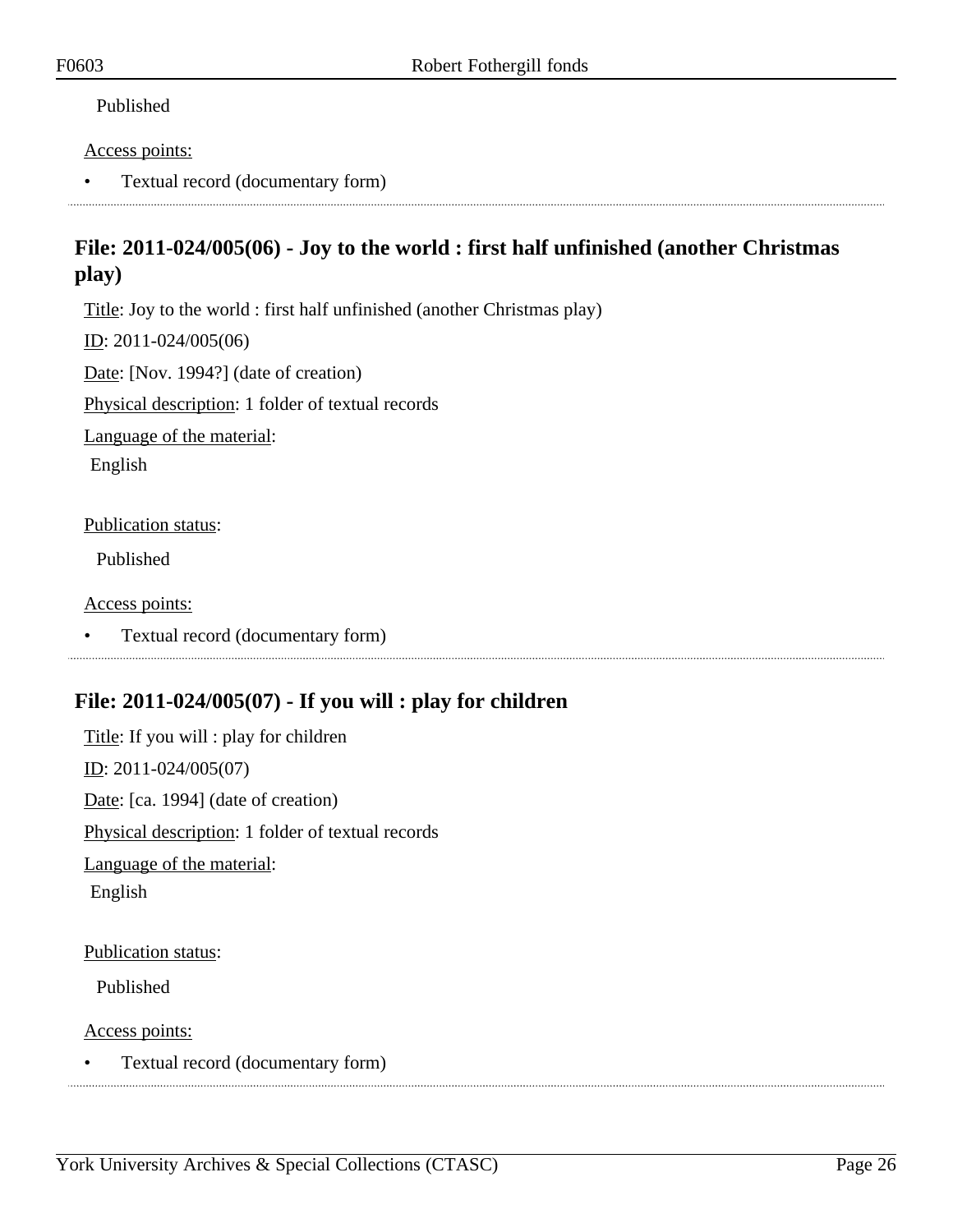#### <span id="page-26-0"></span>**File: 2011-024/005(08) - If you will : resources**

Title: If you will : resources ID: 2011-024/005(08) Date: [ca. 1994] (date of creation) Physical description: 1 folder of textual records Language of the material: English

Publication status:

Published

Access points:

• Textual record (documentary form) 

## <span id="page-26-1"></span>**File: 2011-024/005(09) - Ms. notes for adult version of "If you will"**

Title: Ms. notes for adult version of "If you will" ID: 2011-024/005(09) Physical description: 1 folder of textual records Language of the material: English

Publication status:

Published

Access points:

• Textual record (documentary form)

## <span id="page-26-2"></span>**File: 2011-024/005(10) - Borderline : research materials, synopsis, news clippings**

Title: Borderline : research materials, synopsis, news clippings ID: 2011-024/005(10) Physical description: 1 folder of textual records Language of the material: English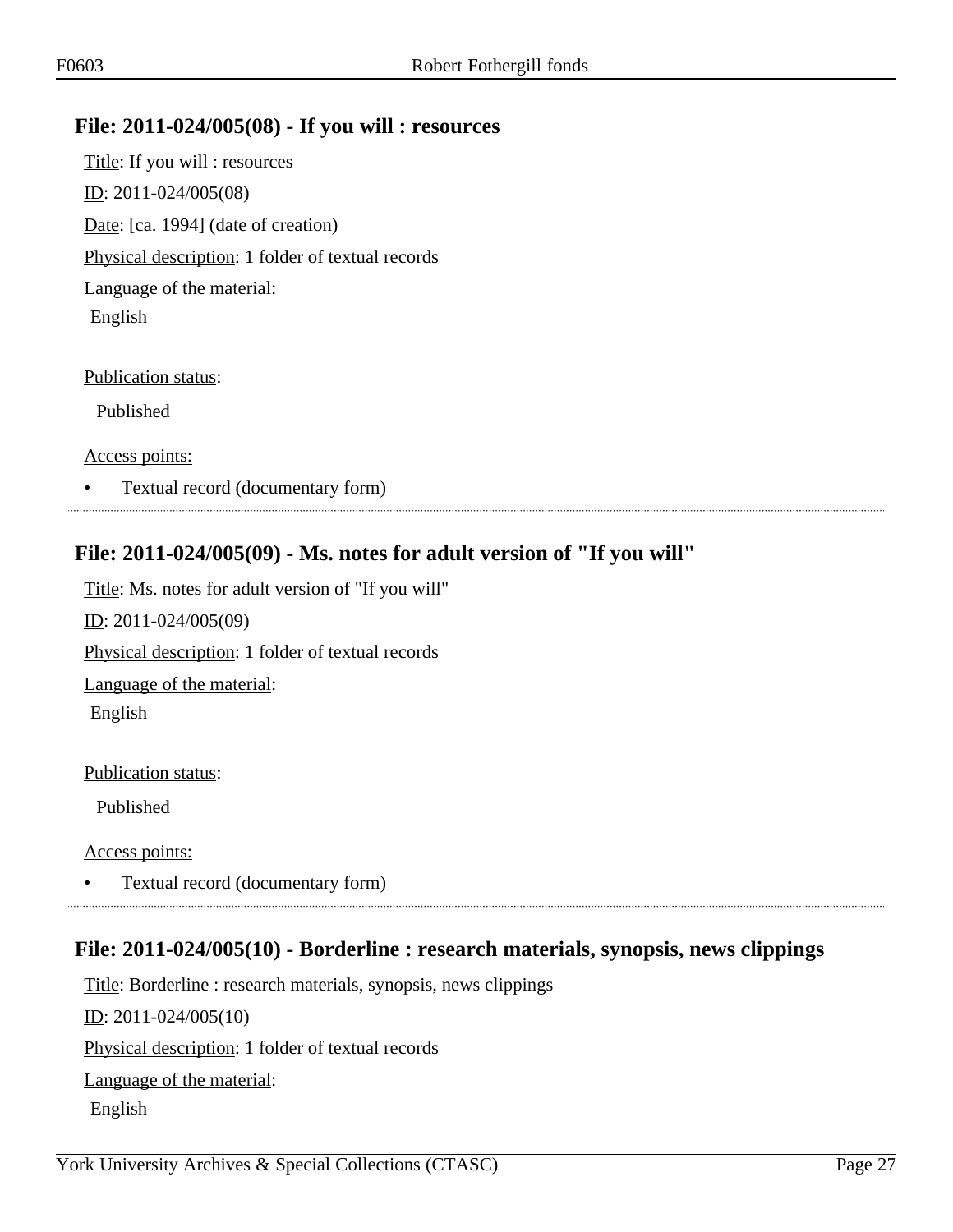#### Publication status:

Published

#### Access points:

• Textual record (documentary form)

## <span id="page-27-0"></span>**File: 2011-024/005(11) - Borderline : financial files for Summerworks theatre festival**

Title: Borderline : financial files for Summerworks theatre festival  $ID: 2011-024/005(11)$ Date: 2004 (date of creation)

Physical description: 1 folder of textual records

Language of the material:

English

#### Publication status:

Published

#### Access points:

• Textual record (documentary form)

## <span id="page-27-1"></span>**File: 2011-024/006(01) - Rwanda clippings and notes**

Title: Rwanda clippings and notes ID: 2011-024/006(01) Date: 1994-2000 (date of creation) Physical description: 1 folder of textual records Language of the material: English

#### Publication status:

Published

Access points:

• Textual record (documentary form)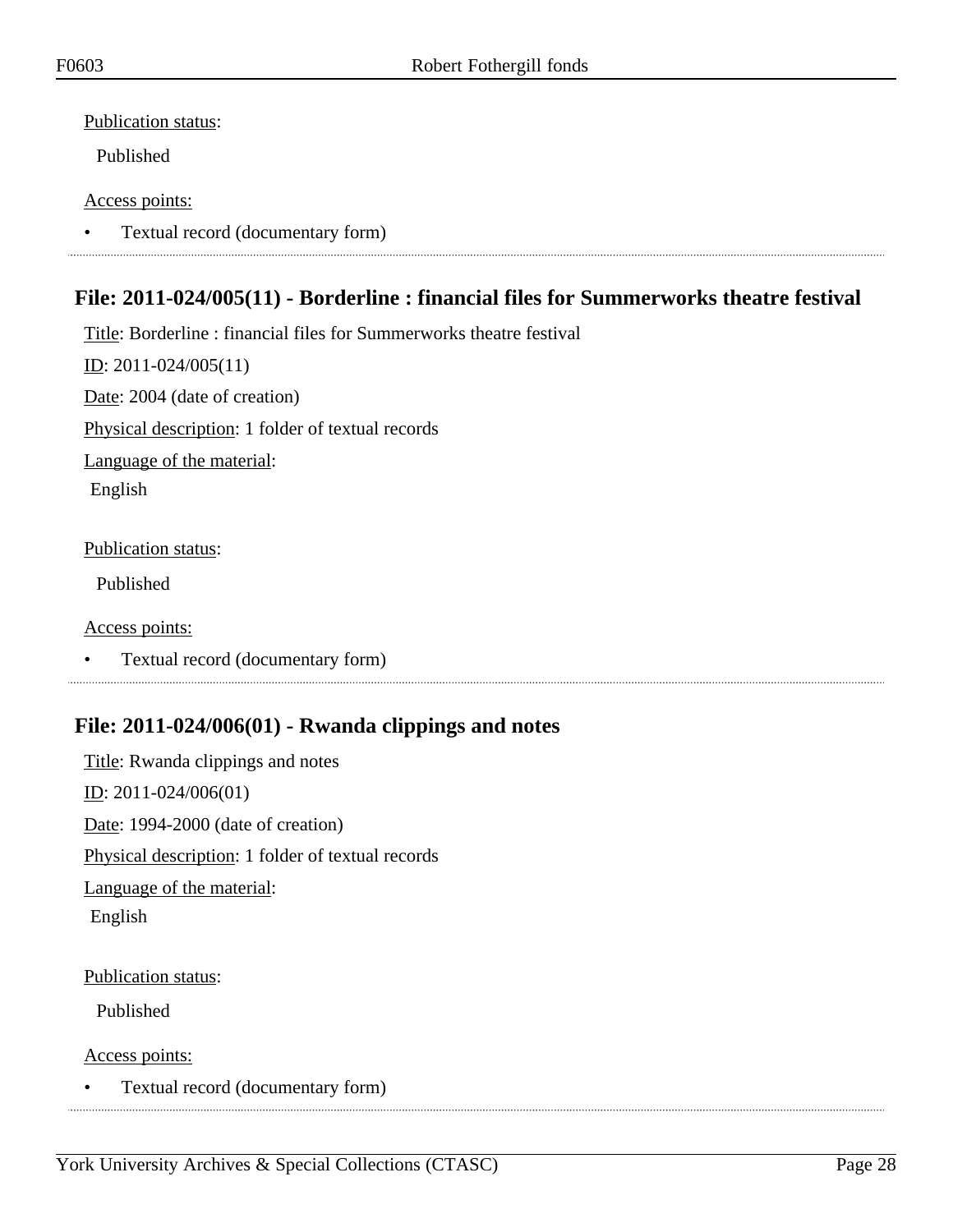## <span id="page-28-0"></span>**File: 2011-024/006(02) - Borderline : script : Summerworks version**

Title: Borderline : script : Summerworks version ID: 2011-024/006(02) Date: [2004?] (date of creation) Physical description: 1 folder of textual records Language of the material: English

Publication status:

Published

Access points:

• Textual record (documentary form) 

## <span id="page-28-1"></span>**File: 2011-024/006(03) - Borderline : script : long version**

Title: Borderline : script : long version ID: 2011-024/006(03) Physical description: 1 folder of textual records Language of the material: English

Publication status:

Published

Access points:

• Textual record (documentary form) 

## <span id="page-28-2"></span>**File: 2011-024/006(04) - Borderline : script from radio play**

Title: Borderline : script from radio play ID: 2011-024/006(04) Date: 2001 (date of creation) Physical description: 1 folder of textual records Language of the material: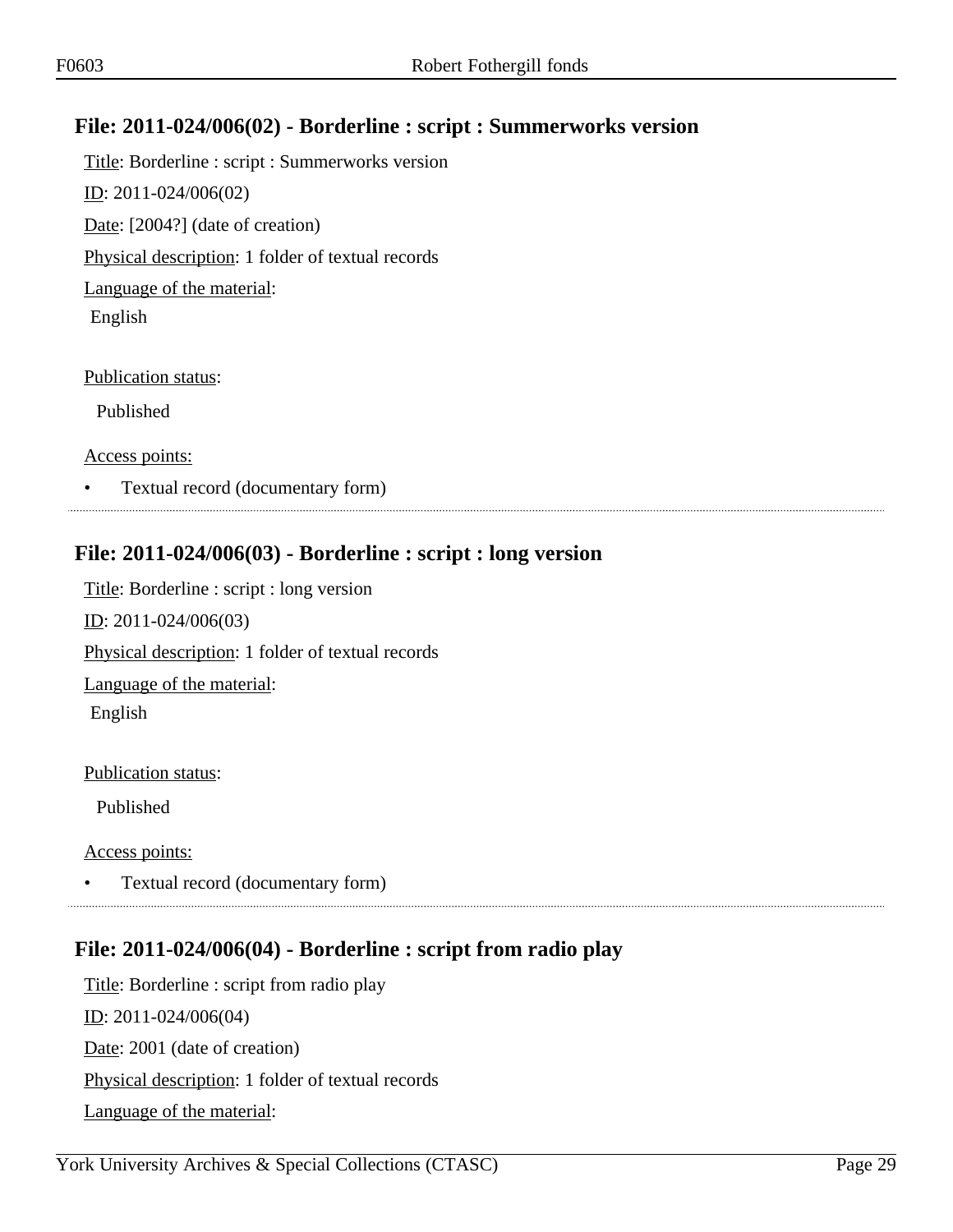#### English

Publication status:

Published

Access points:

• Textual record (documentary form)

## <span id="page-29-0"></span>**File: 2011-024/006(05) - Borderline : theatre reviews, contract handbooks**

Title: Borderline : theatre reviews, contract handbooks ID: 2011-024/006(05) Date: 2004 (date of creation) Physical description: 1 folder of textual records Language of the material: English

Publication status:

Published

Access points:

• Textual record (documentary form)

## <span id="page-29-1"></span>**File: 2011-024/006(06) - Africa materials : news clippings**

Title: Africa materials : news clippings ID: 2011-024/006(06) Date: 1994-1996 (date of creation) Physical description: 1 folder of textual records Language of the material: English Publication status:

Published

Access points: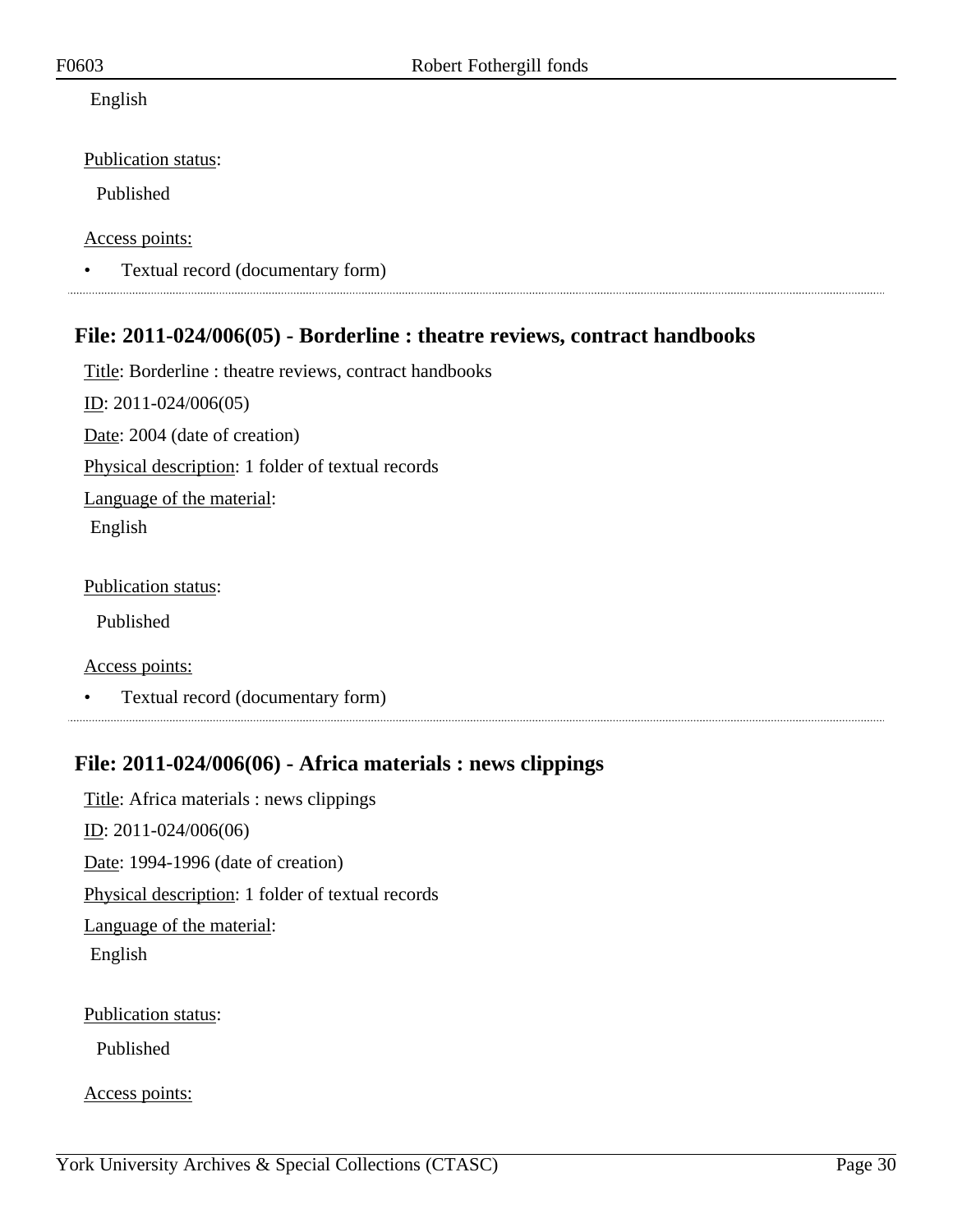• Textual record (documentary form)

## <span id="page-30-0"></span>**File: 2011-024/006(07) - Borderline : Summerworks script, RF copy**

Title: Borderline : Summerworks script, RF copy

ID: 2011-024/006(07)

Physical description: 1 folder of textual records

Language of the material:

English

Publication status:

Published

Access points:

• Textual record (documentary form)

## <span id="page-30-1"></span>**File: 2011-024/006(08) - Borderline : radio script**

Title: Borderline : radio script ID: 2011-024/006(08) Date: 2004 (date of creation) Physical description: 1 folder of textual records Language of the material: English

Publication status:

Published

Access points:

• Textual record (documentary form)

## <span id="page-30-2"></span>**File: 2011-024/006(09) - Borderline : play script**

Title: Borderline : play script ID: 2011-024/006(09) Physical description: 1 folder of textual records Language of the material: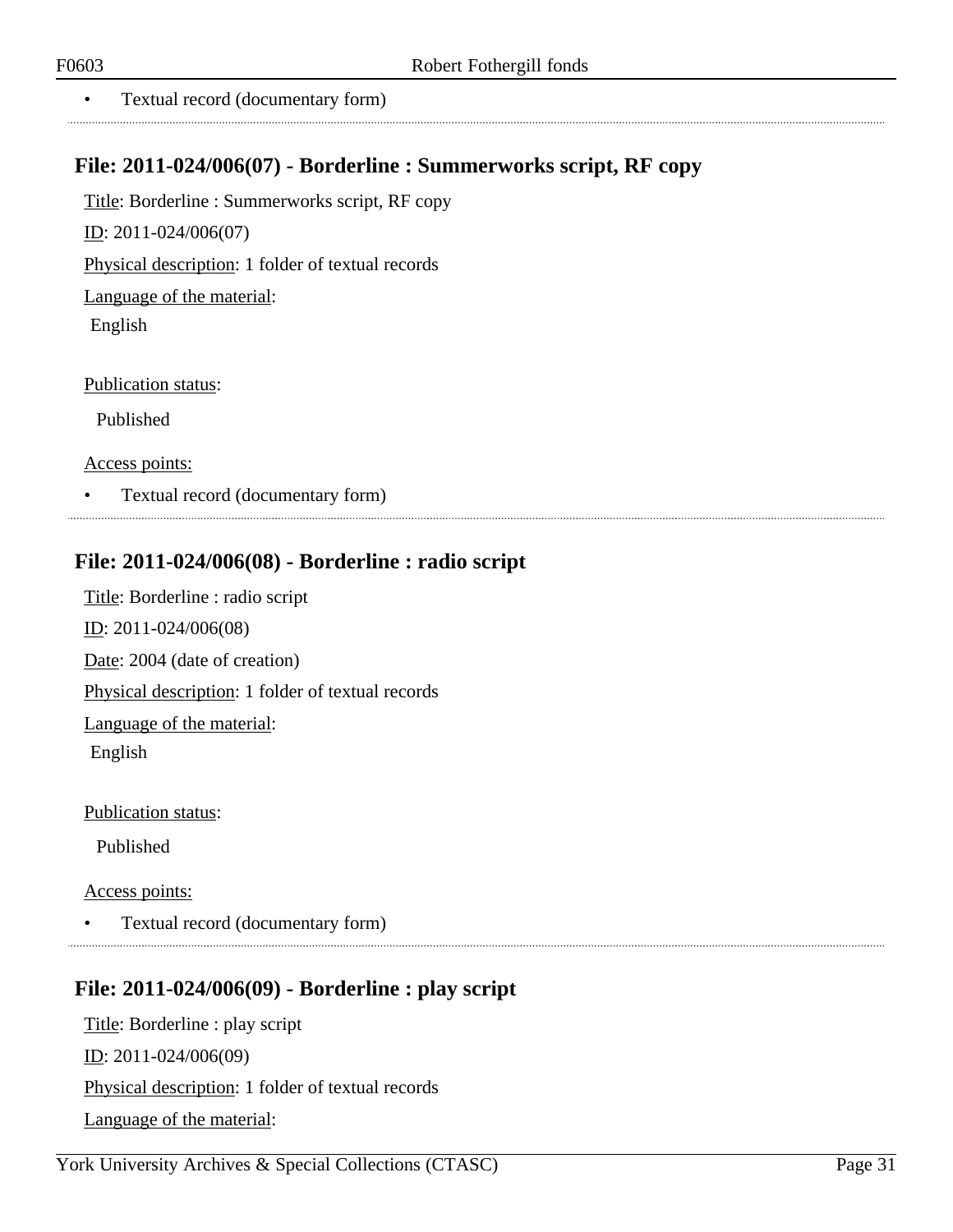#### English

Publication status:

Published

#### Access points:

• Textual record (documentary form)

## <span id="page-31-0"></span>**File: 2011-024/006(10) - Holding the line : script**

Title: Holding the line : script ID: 2011-024/006(10) Date: 2009 (date of creation) Physical description: 1 folder of textual records Language of the material: English

#### Publication status:

Published

Access points:

• Textual record (documentary form)

## <span id="page-31-1"></span>**File: 2011-024/006(11) - Holding the line : tensions, feedback**

Title: Holding the line : tensions, feedback ID: 2011-024/006(11) Date: 2002 (date of creation) Physical description: 1 folder of textual records Language of the material: English Publication status:

Published

Access points: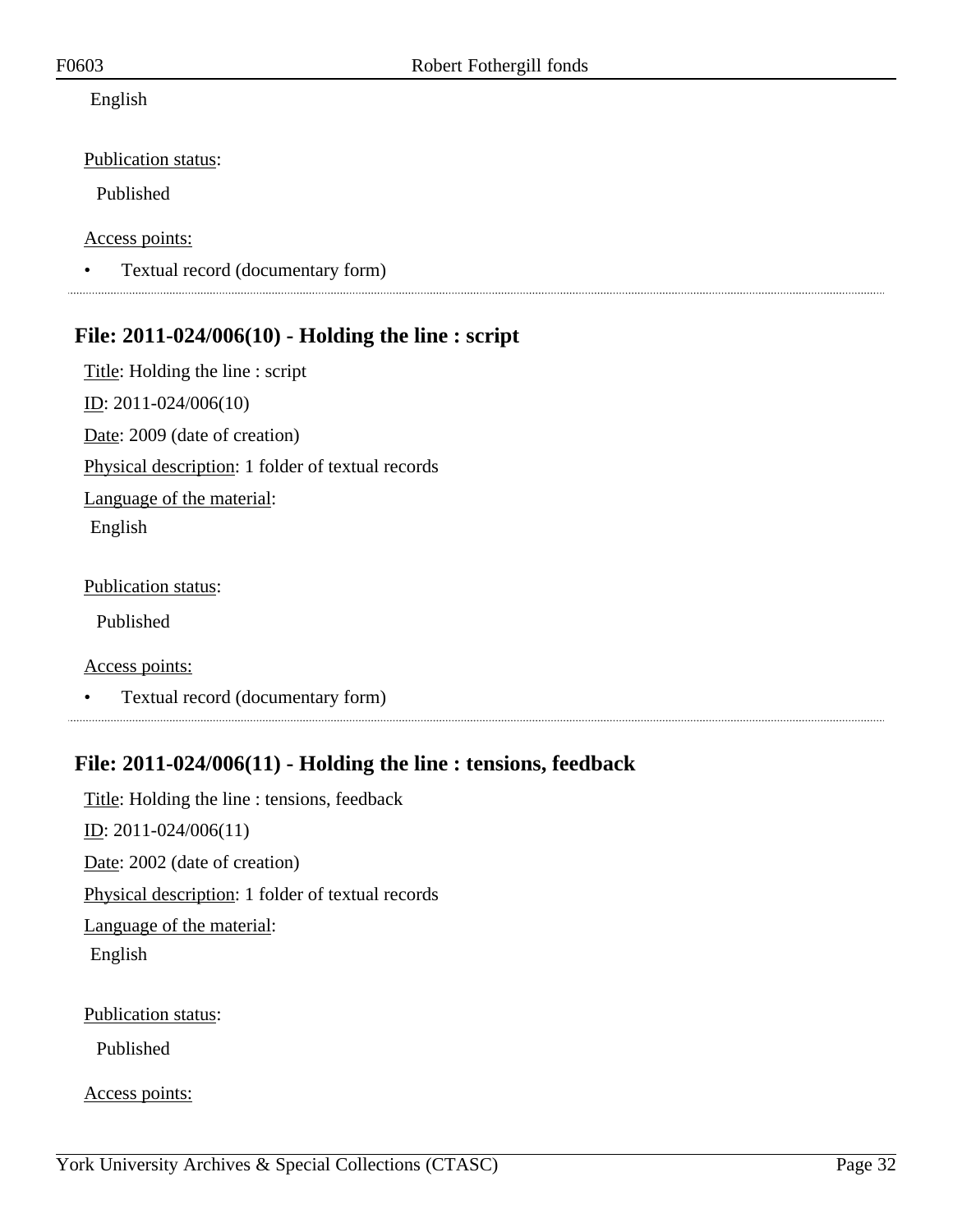• Textual record (documentary form)

#### <span id="page-32-0"></span>**File: 2011-024/006(12) - Dershowitz protocol : correspondence and programme**

Title: Dershowitz protocol : correspondence and programme

ID: 2011-024/006(12)

Date: 2006-2007 (date of creation)

Physical description: 1 folder of textual records

Language of the material:

English

Publication status:

Published

Access points:

• Textual record (documentary form)

## <span id="page-32-1"></span>**File: 2011-024/006(13) - The Dershowitz Protocol : promotional material and news clippings**

Title: The Dershowitz Protocol : promotional material and news clippings

ID: 2011-024/006(13)

Date: 2003 (date of creation)

Physical description: 1 folder of textual records

Language of the material:

English

Publication status:

Published

Access points:

• Textual record (documentary form)

## <span id="page-32-2"></span>**File: 2011-024/006(14) - The Dershowitz Protocol : stage managers prompt book, financial records, script**

Title: The Dershowitz Protocol : stage managers prompt book, financial records, script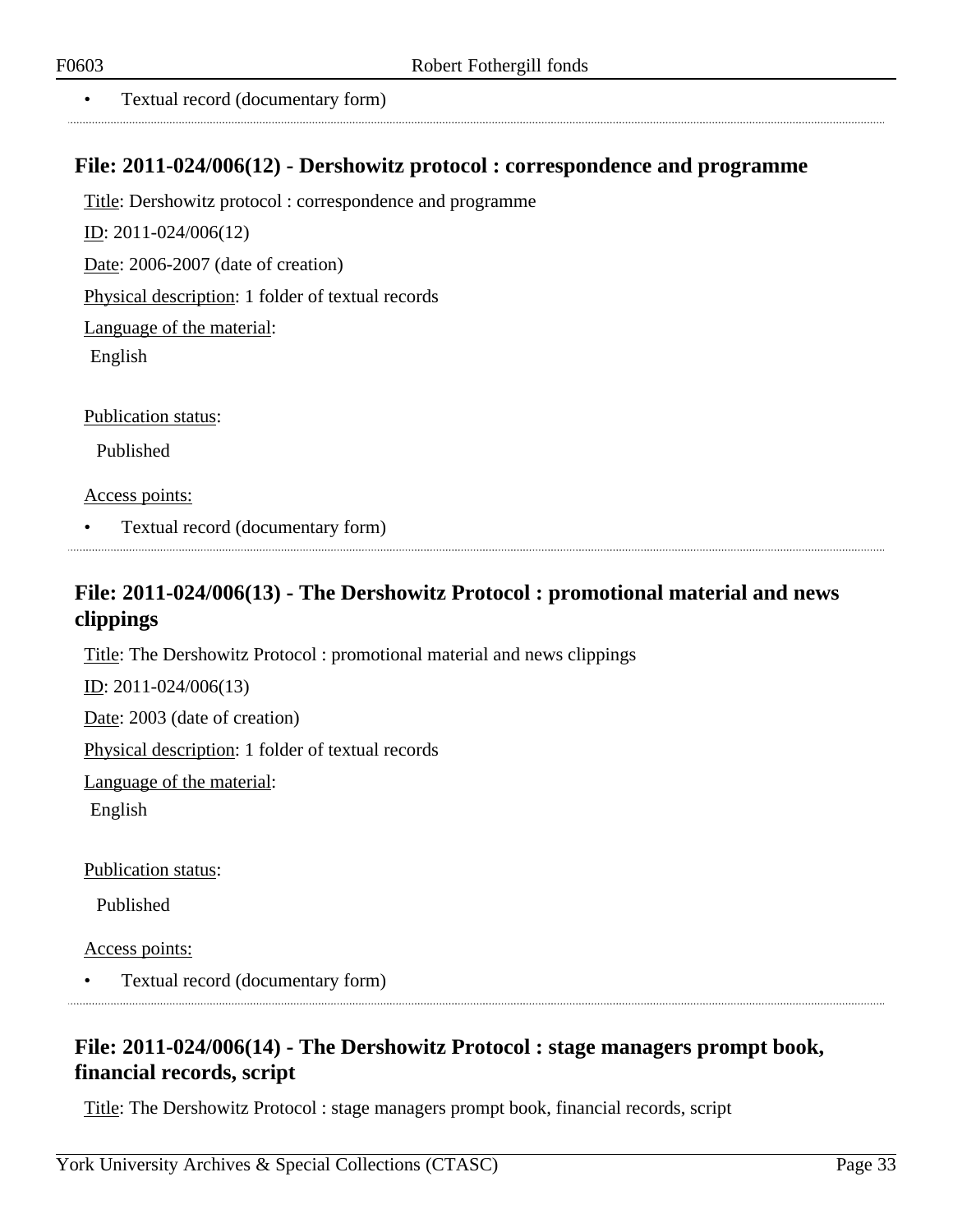ID: 2011-024/006(14) Date: 2003 (date of creation) Physical description: 1 folder of textual records Language of the material: English Publication status: Published

Access points:

• Textual record (documentary form)

## <span id="page-33-0"></span>**File: 2011-024/006(15) - The Dershowitz protocol : correspondence, feedback, promotional material**

Title: The Dershowitz protocol : correspondence, feedback, promotional material

ID: 2011-024/006(15)

Date: 2008 (date of creation) Physical description: 1 folder of textual records

Language of the material:

English

#### Publication status:

Published

Access points:

• Textual record (documentary form)

## <span id="page-33-1"></span>**File: 2011-024/007(01) - Dershowitz protocol : promotional materials, reviews, news clippings**

Title: Dershowitz protocol : promotional materials, reviews, news clippings

ID: 2011-024/007(01)

Date: 2003 (date of creation)

Physical description: 1 folder of textual records

Language of the material: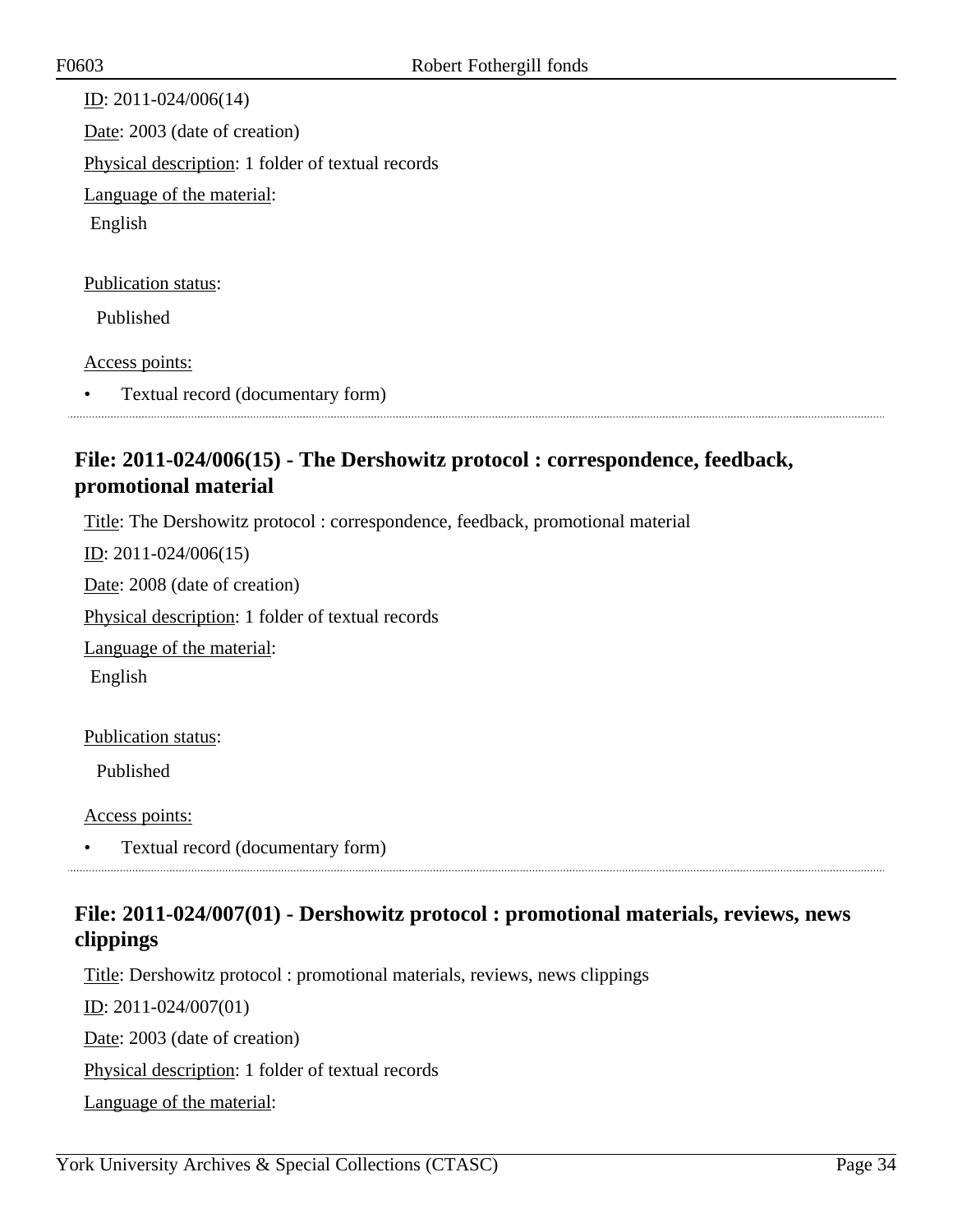#### English

Publication status:

Published

#### Access points:

• Textual record (documentary form)

## <span id="page-34-0"></span>**File: 2011-024/007(02) - The Dershowitz protocol**

Title: The Dershowitz protocol ID: 2011-024/007(02) Date: 2008 (date of creation) Physical description: 1 folder of textual records Language of the material: English

#### Publication status:

Published

Access points:

• Textual record (documentary form)

## <span id="page-34-1"></span>**File: 2011-024/007(03) - The Dershowitz in Germany**

Title: The Dershowitz in Germany ID: 2011-024/007(03) Physical description: 1 folder of textual records Language of the material: English

Publication status:

Published

Access points:

• Textual record (documentary form)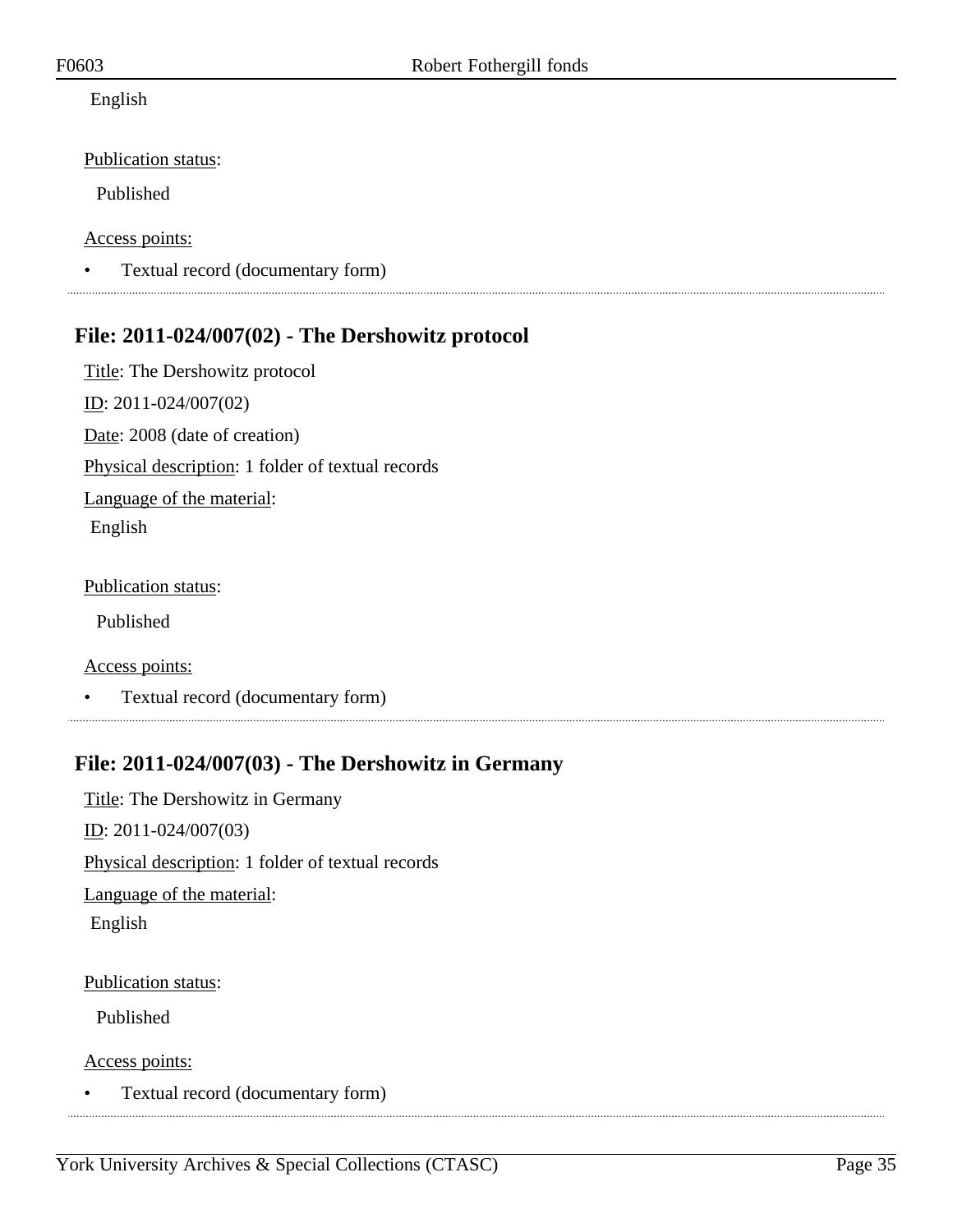#### <span id="page-35-0"></span>**File: 2011-024/007(04) - Disciples : mss. notes**

Title: Disciples : mss. notes ID: 2011-024/007(04) Physical description: 1 folder of textual records Language of the material: English

Publication status:

Published

Access points:

• Textual record (documentary form)

## <span id="page-35-1"></span>**File: 2011-024/007(05) - Disciples : summerworks production : scripts, casting, correspondence**

Title: Disciples : summerworks production : scripts, casting, correspondence

ID: 2011-024/007(05)

Date: 2007 (date of creation)

Physical description: 1 folder of textual records 2 photographs : col ; 25 x 20 cm

Language of the material:

English

Publication status:

Published

Access points:

- Textual record (documentary form)
- Graphic material (documentary form)

## <span id="page-35-2"></span>**File: 2011-024/007(06) - Disciples : research materials re: Paul**

Title: Disciples : research materials re: Paul

ID: 2011-024/007(06)

Physical description: 1 folder of textual records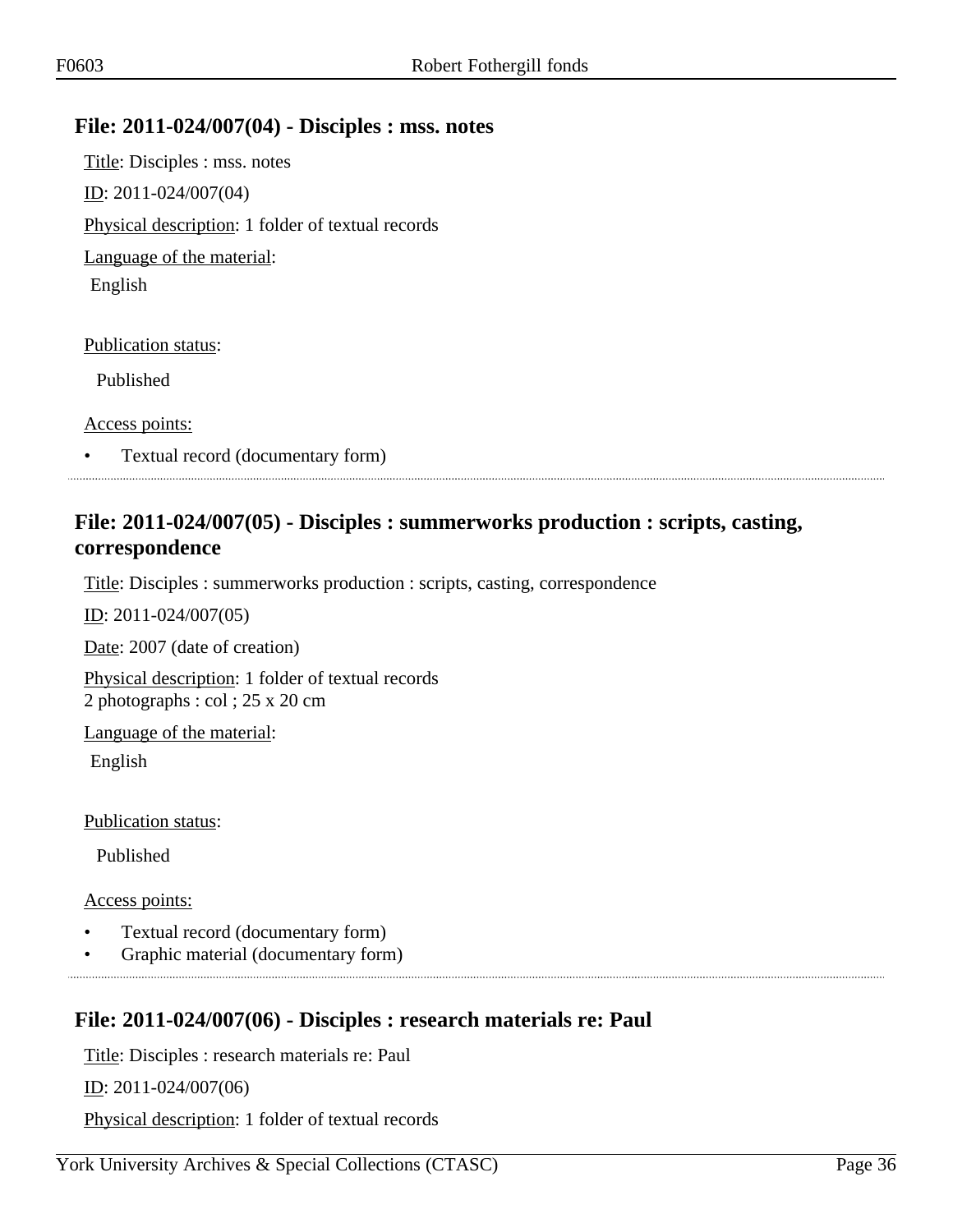Language of the material: English

Publication status:

Published

Access points:

• Textual record (documentary form)

## <span id="page-36-0"></span>**File: 2011-024/008(01) - Public lies : scripts, research materials re: John Grierson, National Film Board, Canadian Film Institute**

Title: Public lies : scripts, research materials re: John Grierson, National Film Board, Canadian Film Institute

ID: 2011-024/008(01)

Physical description: 1 folder of textual records

Language of the material:

English

Publication status:

Published

Access points:

• Textual record (documentary form)

#### <span id="page-36-1"></span>**File: 2011-024/008(02) - Public lies : correspondence, reviews, notes, contracts**

Title: Public lies : correspondence, reviews, notes, contracts

ID: 2011-024/008(02)

Date: 1989-1993 (date of creation)

Physical description: 1 folder of textual records

Language of the material:

English

Publication status:

Published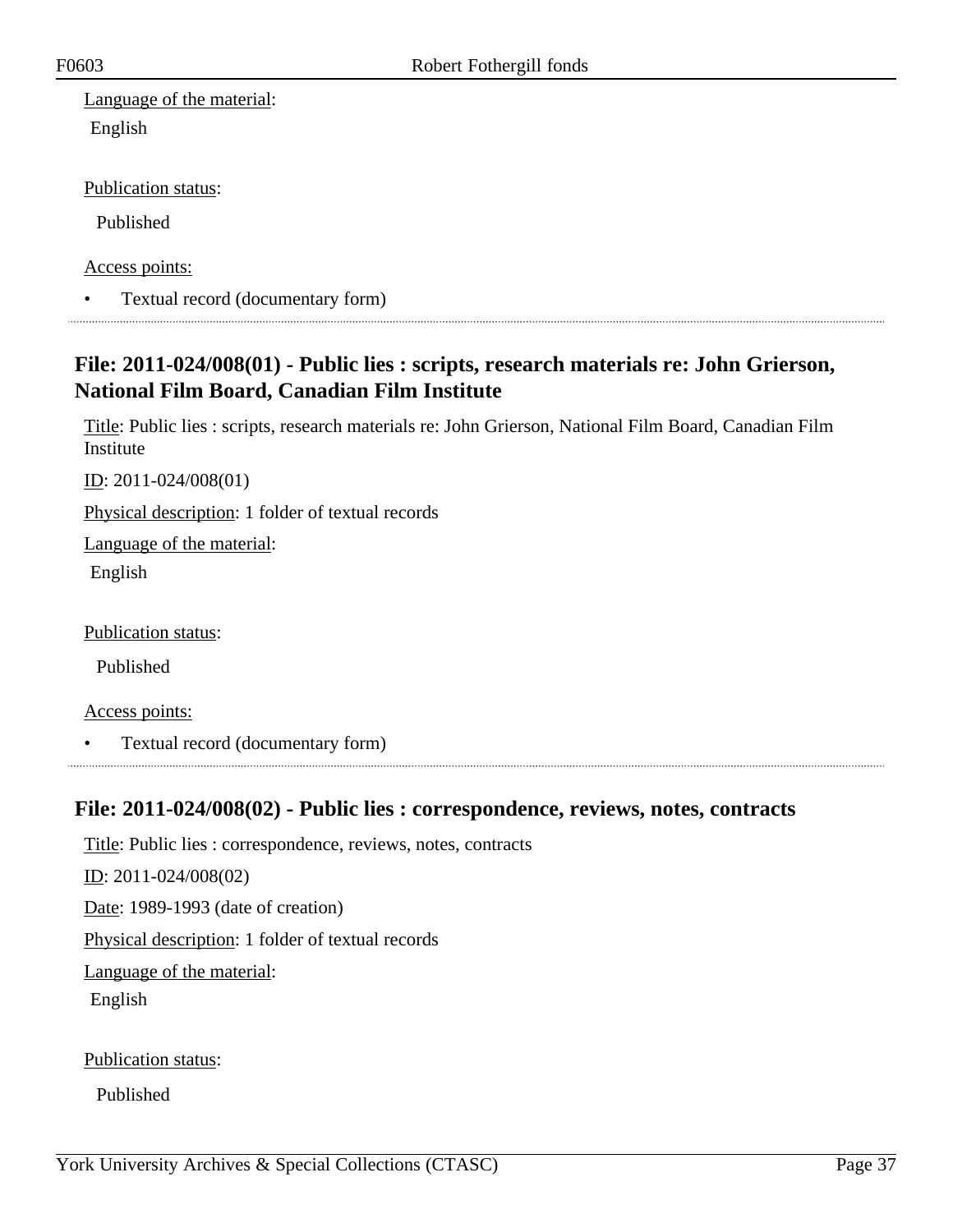#### Access points:

• Textual record (documentary form)

#### <span id="page-37-0"></span>**File: 2011-024/008(03) - Public lies : correspondence, reviews, notes, contracts**

Title: Public lies : correspondence, reviews, notes, contracts

ID: 2011-024/008(03)

Date: 1990-1993 (date of creation)

Physical description: 1 folder of textual records

Language of the material:

English

Publication status:

Published

Access points:

• Textual record (documentary form)

#### <span id="page-37-1"></span>**File: 2011-024/008(04) - Borderline : script**

Title: Borderline : script ID: 2011-024/008(04) Physical description: 1 folder of textual records

Language of the material:

English

Publication status:

Published

Access points:

• Textual record (documentary form)

#### <span id="page-37-2"></span>**File: 2011-024/008(05) - Dragonfly : correspondences, contracts**

Title: Dragonfly : correspondences, contracts

ID: 2011-024/008(05)

Date: 2008 (date of creation)